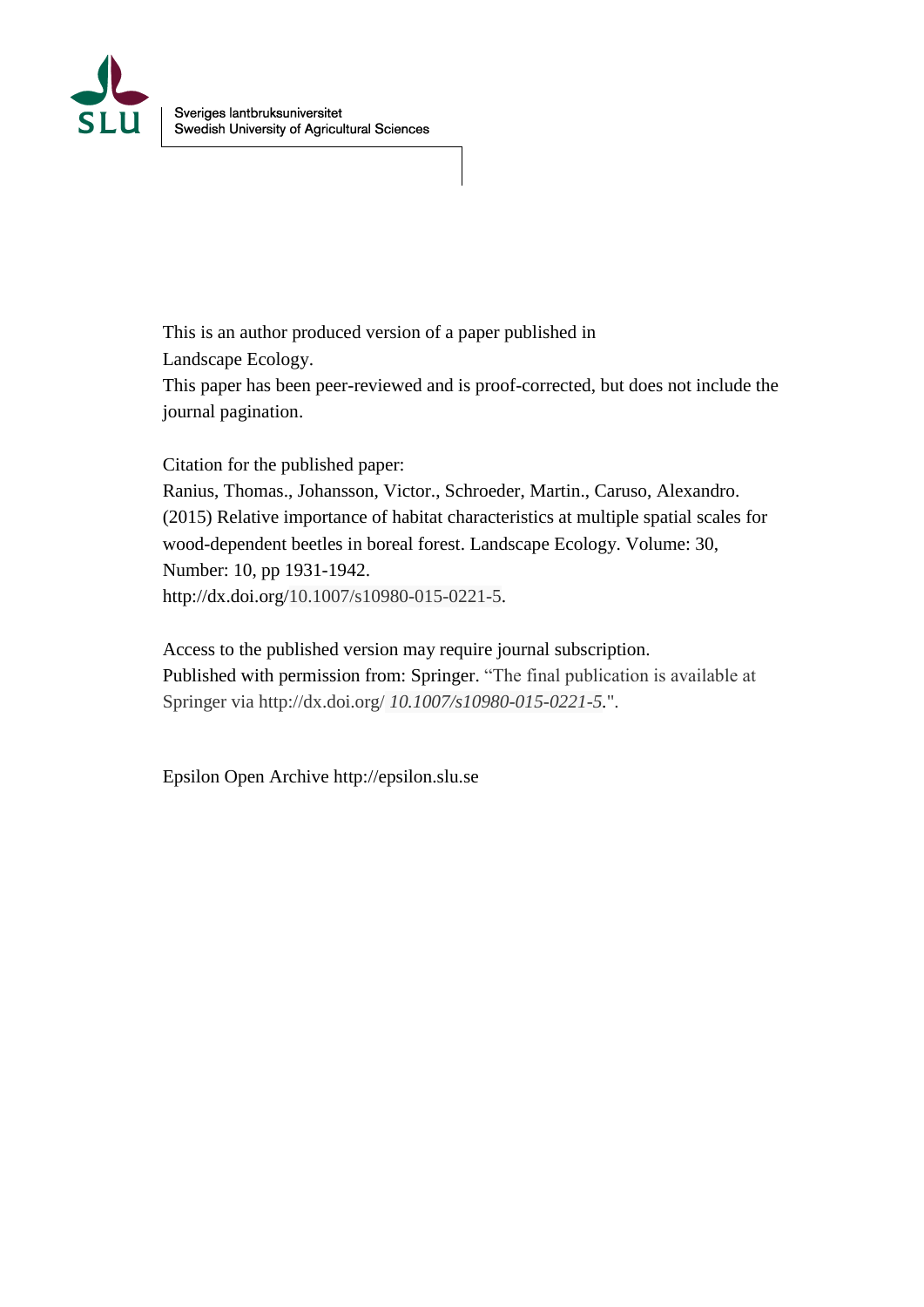# **Relative importance of habitat characteristics at multiple spatial scales for**

# **wood-dependent beetles in boreal forest**

Thomas Ranius, Victor Johansson, Martin Schroeder, Alexandro Caruso

## **Address to authors (same for all authors):**

Department of Ecology, Swedish University of Agricultural Sciences, Box 7044, SE-750 07

Uppsala, Sweden

# **Corresponding author:**

Thomas Ranius

Department of Ecology

Swedish University of Agricultural Sciences (SLU)

Box 7044, SE-750 07 Uppsala, Sweden

Phone: +46-18-672334

E-mail: thomas.ranius@slu.se

Date: 5 May 2015

Number of words: about 5 950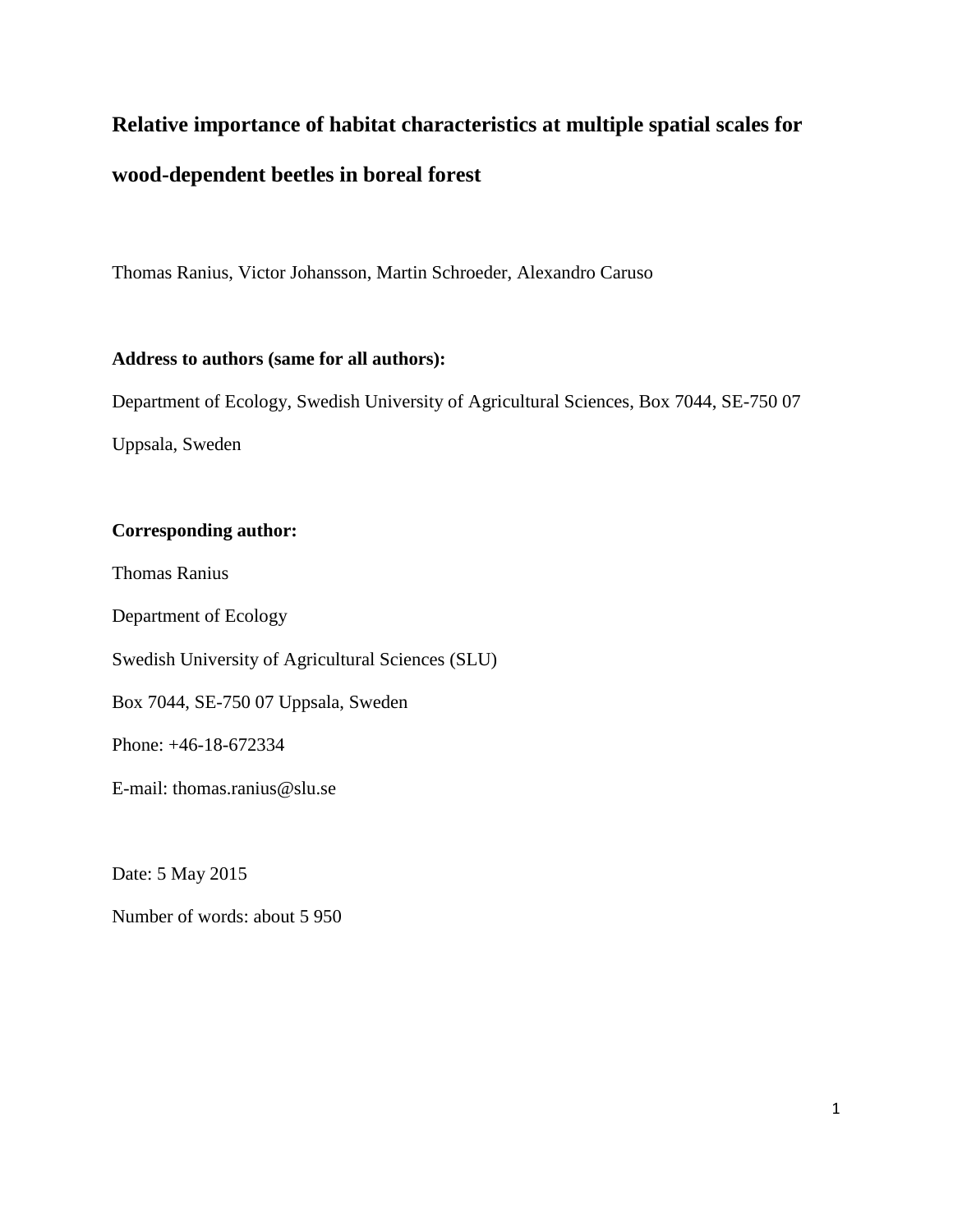**Abstract**

 **Context**: Species distributions are influenced by habitat conditions and ecological processes at multiple spatial scales. An understanding of the importance of habitat characteristics at different spatial scales is important when developing biodiversity conservation measures. **Objectives**: We investigated the effect of habitat characteristics or amount at three spatial scales 6 on the occurrence of saproxylic  $(= dead$  wood-dependent) beetles. **Methods**: Saproxylic beetles were sampled under the bark of dead wood in a managed forest landscape in central Sweden. We modelled the occurrence probability in dead wood items of 44 species (all species occurring in >2% of the items), based on dead wood item characteristics, forest stand characteristics, and habitat connectivity (i.e. area of potentially suitable forest stands in the surrounding of each stand), using hierarchical Bayesian regression. **Results**: For the majority of species, dead wood item characteristics (especially tree species and whether standing or downed) were more important than measured stand characteristics and habitat connectivity. Whether the stands were clear-cuts, mature forests, or reserves affected some species, whereas the stand-level amount of dead wood per hectare was not important for any species. Habitat connectivity improved the occurrence models for about a half of the species, but there were both positive and negative relationships, and they were generally weak. **Conclusions**: Forest management should include creation and retention of a high diversity of dead wood to sustain habitat for all species. In a forest-dominated landscape, the spatial distribution of dead wood is of little importance for common saproxylic beetle species. Key words: connectivity; dead wood; hierarchical Bayesian regression; island effect; occurrence

patterns; sampling effect; saproxylic beetles; threshold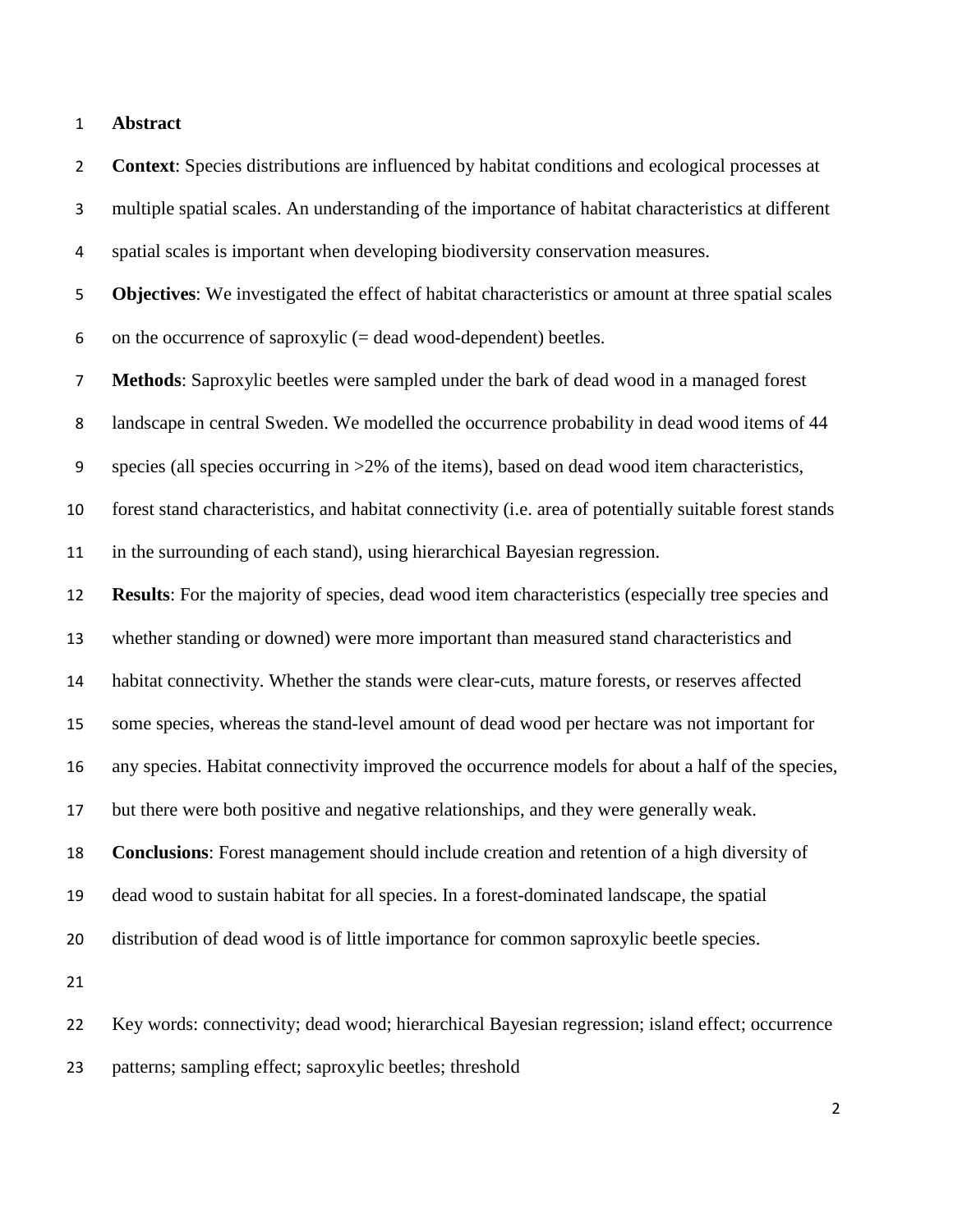#### **Introduction**

 Species distributions are influenced by habitat conditions and ecological processes at multiple spatial scales (Wiens 1989; Levin 1992). Human modifications of natural systems also occur at several scales, and a big challenge in conservation biology is to identify the appropriate spatial scales at which conservation actions most likely will balance the negative effects of human impacts (Wiens 1989; Saunders et al. 1991). An understanding of the relative importance of key habitat characteristics at different spatial scales is therefore important when developing biodiversity conservation measures in human-modified landscapes. Commercial logging has turned large regions of the natural boreal forest ecosystem of Europe and North America into forest landscapes dominated by monospecific even-aged stands, where the multi-aged and structurally more diverse natural forest stands are rare and scattered (Esseen et al. 1992; Bergeron et al. 2002). This has raised concerns about how to efficiently extract forest products and still maintain biodiversity. For conservation measures to be applied at the scale where they are most probable to improve persistence of naturally occurring species, knowledge of the relative importance of key habitat characteristics at different spatial scales on

species occurrence is needed. However, for forest species such knowledge is generally limited

(reviews of epiphytic lichens: Nascimbene et al. 2013, and dead-wood associated species:

Sverdrup-Thygeson et al. 2014; see however bird studies, e.g., Saab 1999; Rolstad et al. 2000).

 About 20% of all multicellular organisms in boreal forests are saproxylic, i.e. dependent on dead wood, or on other saproxylic organisms (Stokland et al. 2012). Fungi and beetles are the largest groups among the saproxylic organisms. These organisms have been given much attention in nature conservation, because intensive forest management strongly decreases the quantity and diversity of coarse dead wood (Siitonen 2001). For instance, more than a half of all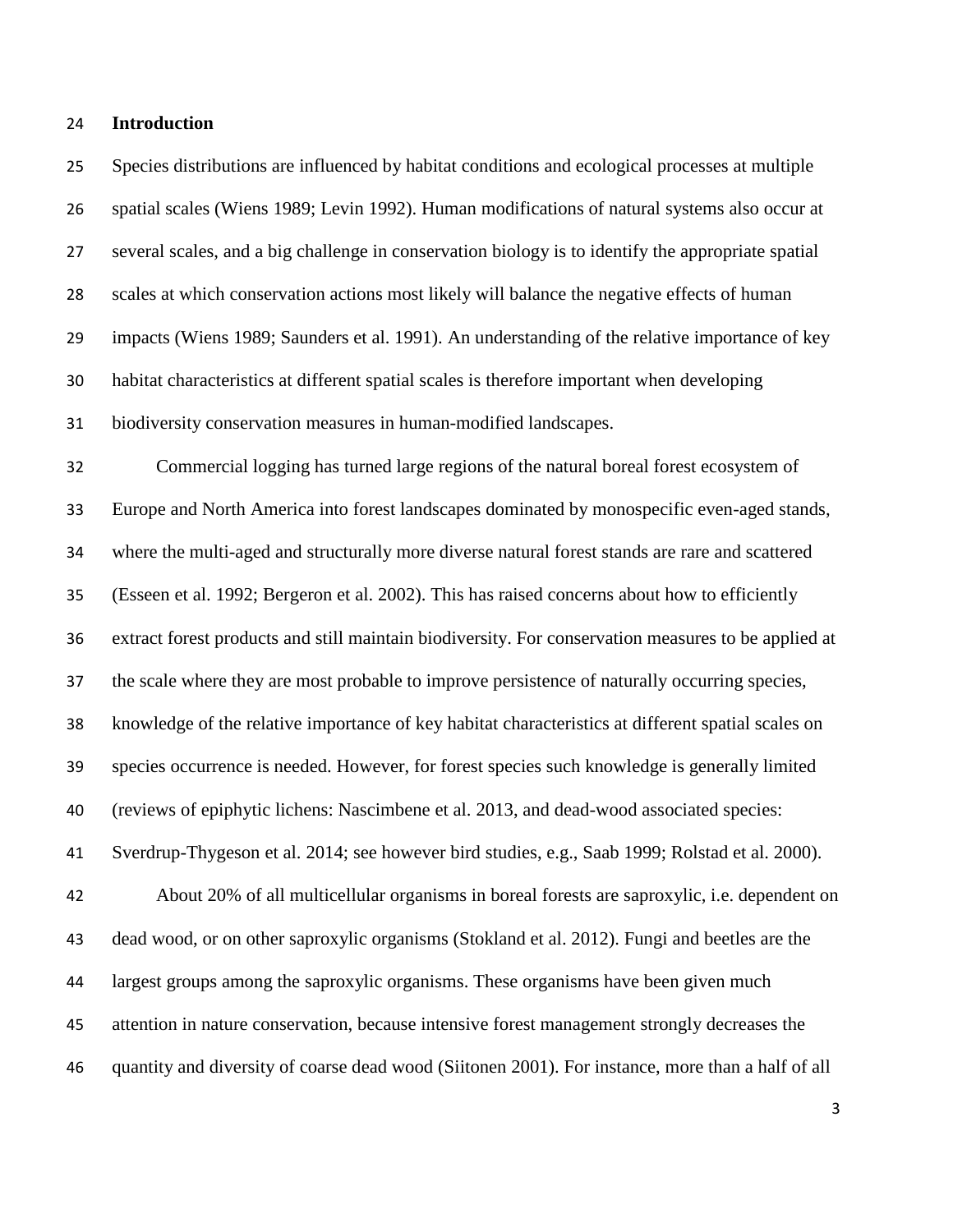red-listed forest species in Fennoscandia are saproxylic. Saproxylic species are often associated with certain characteristics of the dead wood items (e.g. [Lindhe et](#page-29-0) al. 2005; Berglund et al. 2011). At the stand scale, a higher amount of dead wood have been found to increase species richness (Lassauce et al. 2011), but its effect on the probability of occurrence of individual species has rarely been studied. Since forest habitats are dynamic, species occurrence relies on colonisation from dispersal sources in the surrounding landscape (Ranius et al. 2014). Consequently, the composition of the surrounding landscape may influence the occurrence patterns of saproxylic organisms (e.g. Gu et al. 2002; Ranius et al. 2010). Most studies that investigate the effect of variables at various spatial scales on saproxylic organisms in forests have, however, either ignored the importance of habitat connectivity (Stenbacka et al. 2010; Berglund et al. 2011) or focused on single species (e.g. Sverdrup-Thygeson and Midtgaard 1998; [Schroeder et](#page-31-0) al. 2007; Jackson et al. 2012; Rubene et al. 2014). Therefore, more knowledge is needed on the relative importance of dead wood quality, stand characteristics, and surrounding landscape on a larger range of saproxylic species. Hierarchical Bayesian modelling could be used for fitting species distribution models with complex multilevel structures to properly model the influence of different explanatory variables at their hierarchical level and account for different sources of variation across different spatial scales (Gelman and Hill 2007). Recently, such approaches have been used for quantifying habitat requirements of individual species in whole communities, based on the relative influence of local

and larger-scale explanatory variables. Such analyses have been done on saproxylic fungi

 (Berglund et al. 2011; Nordén et al. 2013) but to our knowledge not on any other forest-dwelling groups.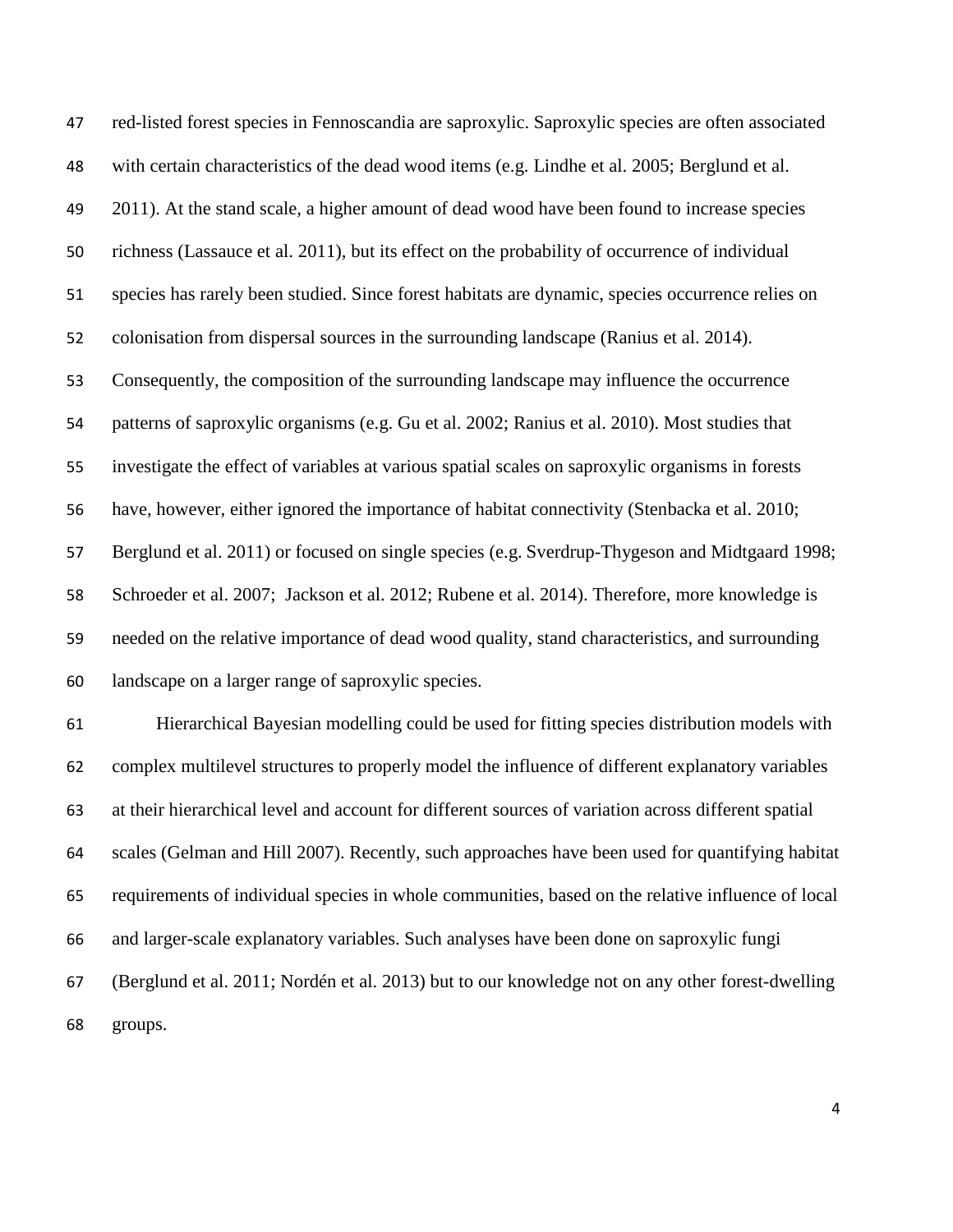The aim of this study was to investigate the relative importance of habitat characteristics at multiple spatial scales for explaining the occurrence of saproxylic beetles. Specifically, we modelled the occurrence probability of individual beetle species on dead wood items, based on characteristics of dead wood items, stand characteristics, and habitat connectivity, using the hierarchical Bayesian framework. To evaluate the relative importance of spatial scale, we compared average differences in deviance information criterion (DIC) between models that included different sets of variables.

#### **Methods**

### *Study landscape and stand selection*

 The study was conducted in a 20 000 ha study landscape (Fig. 1) in the Swedish province of 80 Hälsingland (Fig. 1; 62° N, 16° E), situated in the southern boreal vegetation zone (Sjörs 1999). Data on dead wood amounts are available from this landscape (Ekbom et al. 2006). The forest land in the study landscape is owned by one forest company, Holmen Skog AB. Since the 1950's, the forest has been managed more intensively and harvested at thinnings and by clear-felling. Therefore, the landscape is today mainly composed of even-aged management blocks (stands) covering the entire rotation period of about 100 years. There are also three large, legally protected nature reserves, covering 3.1% of the landscape. Norway spruce (*Picea abies* (L.) Karsten) and Scots pine (*Pinus sylvestris* L.) dominate the forests, followed by birch (*Betula pendula* Roth and *B. pubescens* Ehrh.) and aspen (*Populus tremula* L.). Productive forest (i.e. 89 with a potential forest growth  $> 1 \text{ m}^3 \text{ ha}^{-1}$ ) covers 83.0% of the landscape. In the managed stands, deciduous trees rarely constitute > 20% of the standing volume.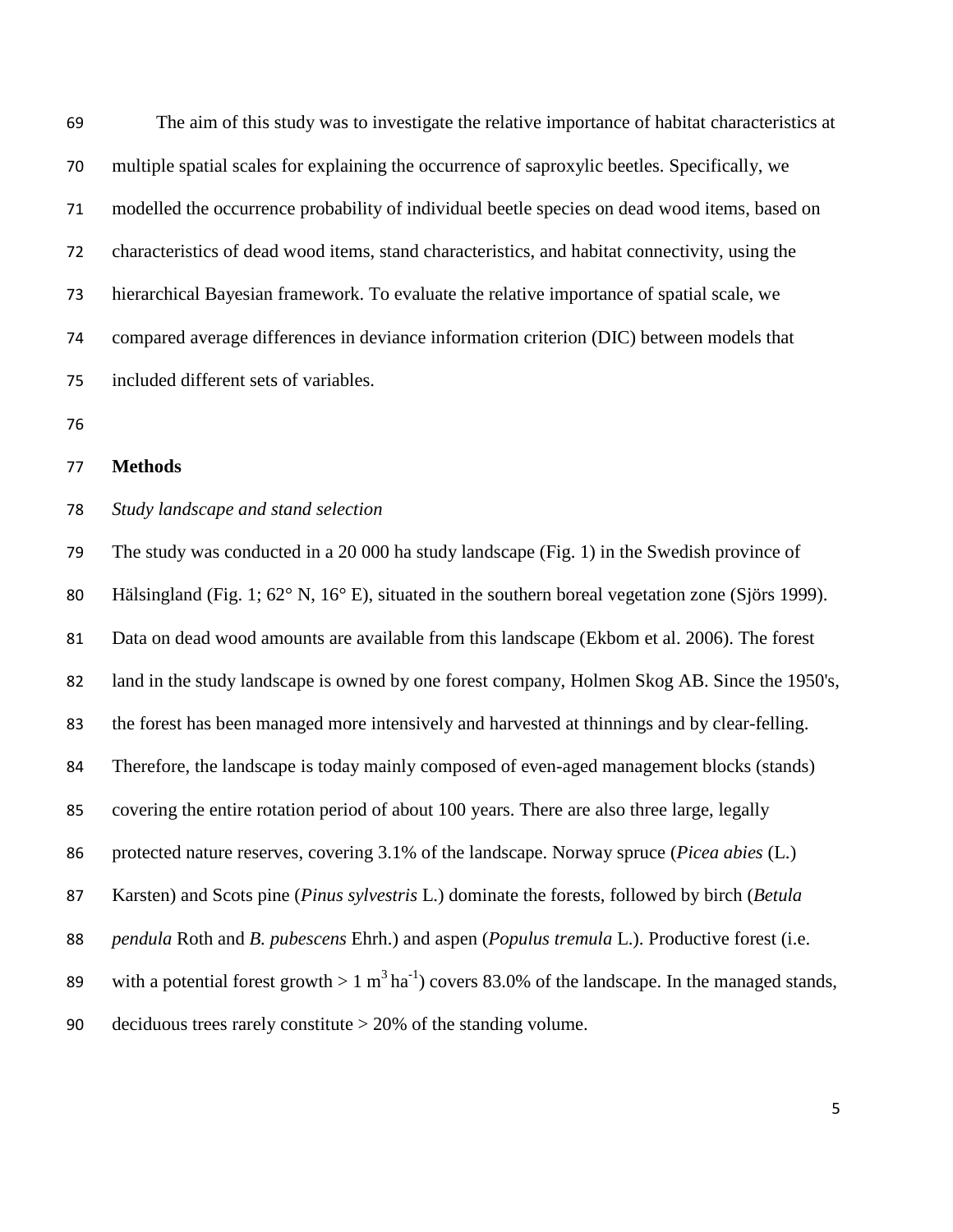We surveyed beetles in 56 forest stands, which all were productive forests dominated by Scots pine or Norway spruce. We used databases from the forest owner to randomly select these stands, interspersed across the study landscape and classified into three stand types (Table 1). 1) 94 "Clear-cuts" were 3-7 years old canopy-open stands; 2) "mature" stands ( $\geq 60$  years old) were canopy-closed, managed stands; and 3) "reserves" were canopy-closed, unmanaged forests that are legally protected. These three stand types are potentially important habitat for saproxylic beetles living under bark, since they are characterized by large volumes of dead wood with bark, compared to managed stands 8 – 59 years old, where the dead wood recruitment is low and most of the remaining dead wood items have lost their bark (Ekbom et al. 2006). Due to large sizes of the included three reserves (427, 242, and 82 ha), we divided them into 6, 6, and 2 equally sized sub-areas, respectively. The sub-areas were treated as individual stands in the analyses, and this treatment was supported by low levels of spatial autocorrelation of the residuals from the best 103 full models (see *Statistical analyses*) for all species tested (Moran's I, p<sub>min</sub> = 0.07). More mature stands were surveyed than clear-cuts (27 vs. 15), which reflects the difference in total area between these two stand types in the study landscape.

#### *Beetle sampling*

 We aimed at sampling saproxylic beetles in 10 dead wood items per forest stand. We only 109 selected items with a diameter  $> 10$  cm and a length  $> 0.5$  m with bark left, but avoided the youngest decay stage in which bark beetles are typically dominating. In each forest stand, the selection was done randomly from logs (downed CWD) and snags (standing CWD) that occurred 112 within one of four 20 m  $\times$  100 m sampling rectangles. If fewer than 10 dead wood items were found in this way, we searched in the remaining parts of the stand for suitable dead wood items.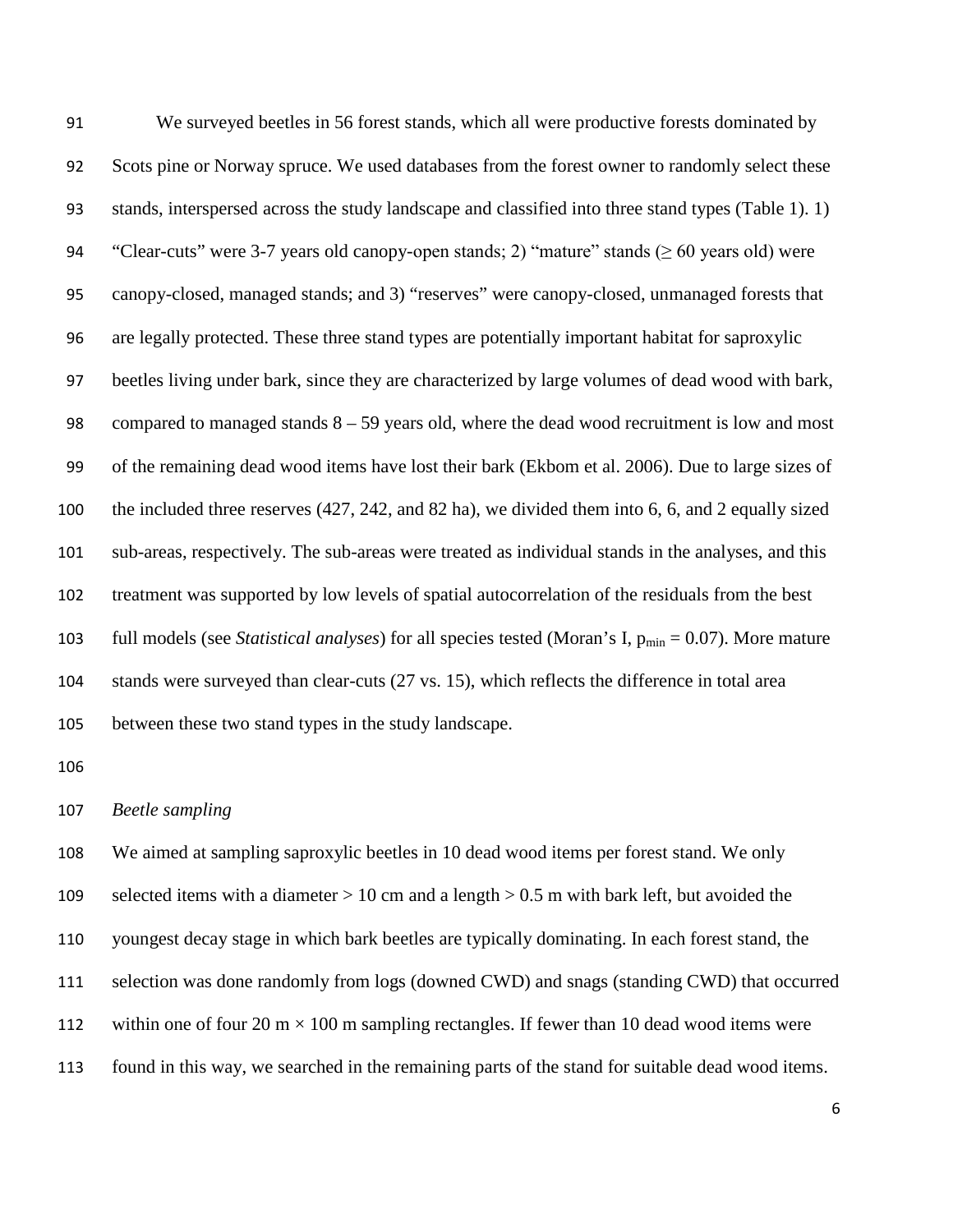| 114 | If there still were fewer than 10 available items, we sampled all available items. During two          |
|-----|--------------------------------------------------------------------------------------------------------|
| 115 | years (2002 and 2003), 383 dead wood items were sampled. For each item we sieved 1 $m2$ of             |
| 116 | bark through a coarse net (Wikars et al. 2005), and the resulting fine fraction was placed into        |
| 117 | Tullgren funnels (30 cm wide, 8 mm mesh size) where beetles were extracted under a lamp                |
| 118 | (Southwood and Henderson 2000). We used 60 W light bulbs as heat and light source, and                 |
| 119 | extraction lasted for at least 24 h. We identified all adult Coleoptera to species or genus level, but |
| 120 | in the analyses we only included species known to be obligate saproxylic (Dahlberg and                 |
| 121 | Stokland 2004). Nomenclature of beetles follows Silfverberg (2004).                                    |
| 122 |                                                                                                        |
| 123 | Explanatory variables                                                                                  |
|     |                                                                                                        |

 We measured variables that may affect the occurrence of saproxylic beetles on three spatial scales: dead wood items, stands, and surrounding landscape. For each dead wood item we recorded five explanatory variables: diameter, tree species, position (standing or downed), degree of shade, and decay stage. We estimated the degree of shade on a four-level scale: exposed to direct sunlight during 1) > 75%, 2) 50-75%, 3) 25-50%, and 4) < 25% of the day. The decay stage was estimated on a six-level scale based on the hardness of the wood (Siitonen and Saaristo 2000).

 We analysed three stand variables: stand size, amount of coarse dead wood, and stand type. We obtained stand size using databases from the forest owner, and amount of coarse dead wood (both logs and snags) from a previous study in the same forest stands (Ekbom et al. 2006). For 134 coarse dead wood amount, we used volume  $(m^3)$  dead wood  $\cdot$  ha<sup>-1</sup>, including dead wood items 135 with a diameter  $> 10$  cm (7 cm for deciduous trees) and a length  $> 0.5$  m. We included stand type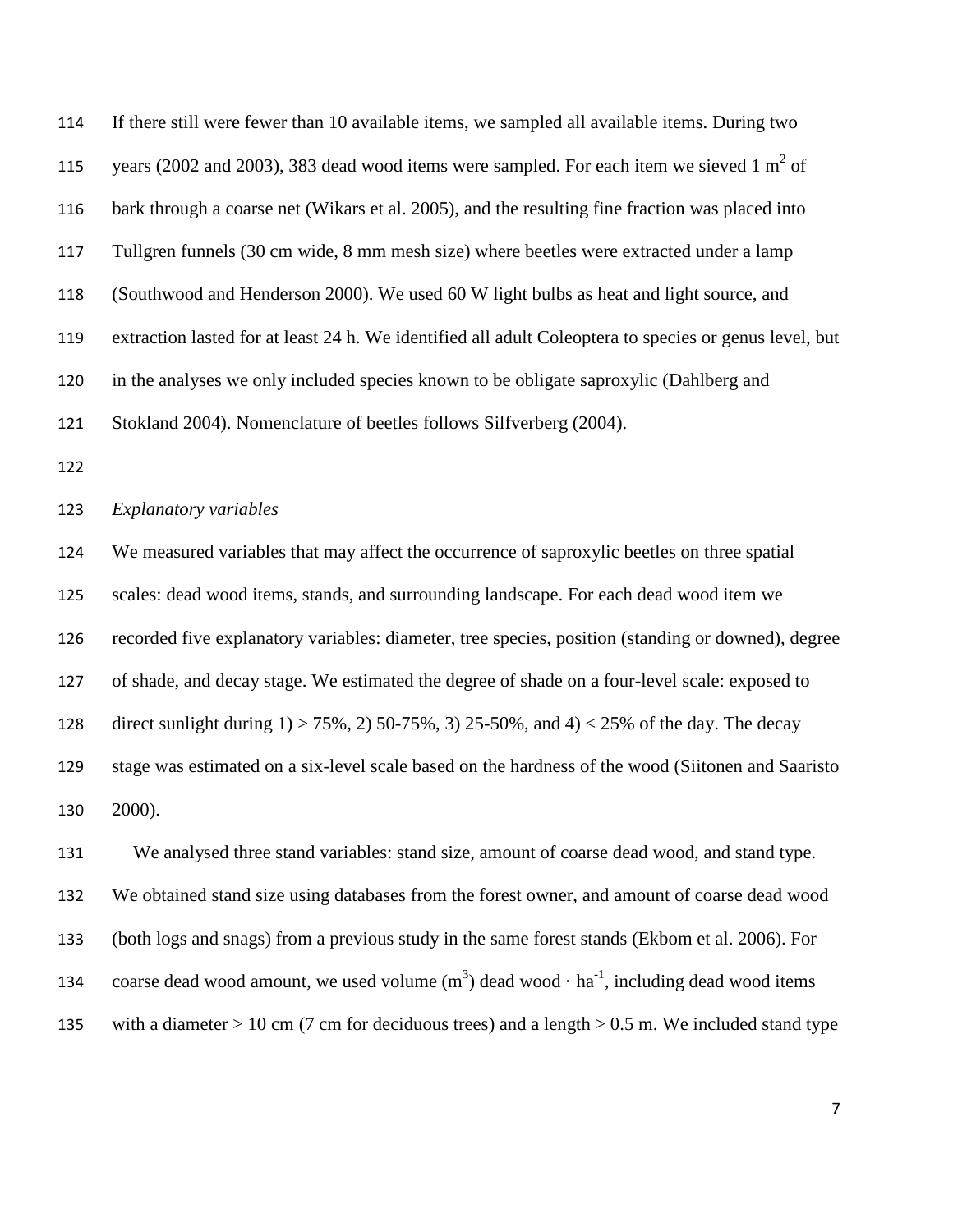because clear-cuts, mature stands, and reserves differ from each other regarding, e.g., forest age and exposure to sun and wind (Table 1).

 At the landscape scale, we estimated the amount of habitat in the surrounding landscape by summing the area of all stand types defined as habitat (i.e. clear-cuts, mature stands, and reserves, since they have larger volumes of dead wood with bark; Ekbom et al. 2006) within four buffer circles (500, 1000, 2000, and 4000 m radius, respectively) around each target stand. We used a measure based only on habitat availability since that could potentially be used in forest planning, whereas connectivity measures that require data about individual species' occurrence patterns and biology are not feasible in most landscapes due to lack of information. We used a buffer metric, since for saproxylic beetles it performs equally well as measures that up-weight closer patches (Ranius et al. 2010). The estimation of surrounding habitat amount was done in ArcMAP 10, and the maximum radius (4000 m) was the maximum distance for which we had available information of stand characteristics for all surrounding stands. Six of the analysed species were identified as canopy-closed species, since they either did not occur in clear-cuts or were associated with closed stands according to statistical analyses (i.e. negative 95% credible intervals for clear-cut did not overlap 0; Fig. 2). For these six species, we used the summed area of only mature stands and reserves as the habitat connectivity variable. In the analyses, we tested the four spatial scales (radii) for the habitat connectivity one by one in separate models. For stands situated spatially close, the buffer circles overlapped, and we hence to some extent psedo- replicate the connectivity measure. However, that is a minor problem as the spatial autocorrelation was low for the model residuals (see *Study landscape and stand selection*). We checked all continuous explanatory variables for cross-correlations prior to the 158 analyses. The highest Pearson correlation coefficient,  $r = 0.3$ , was found between stand size and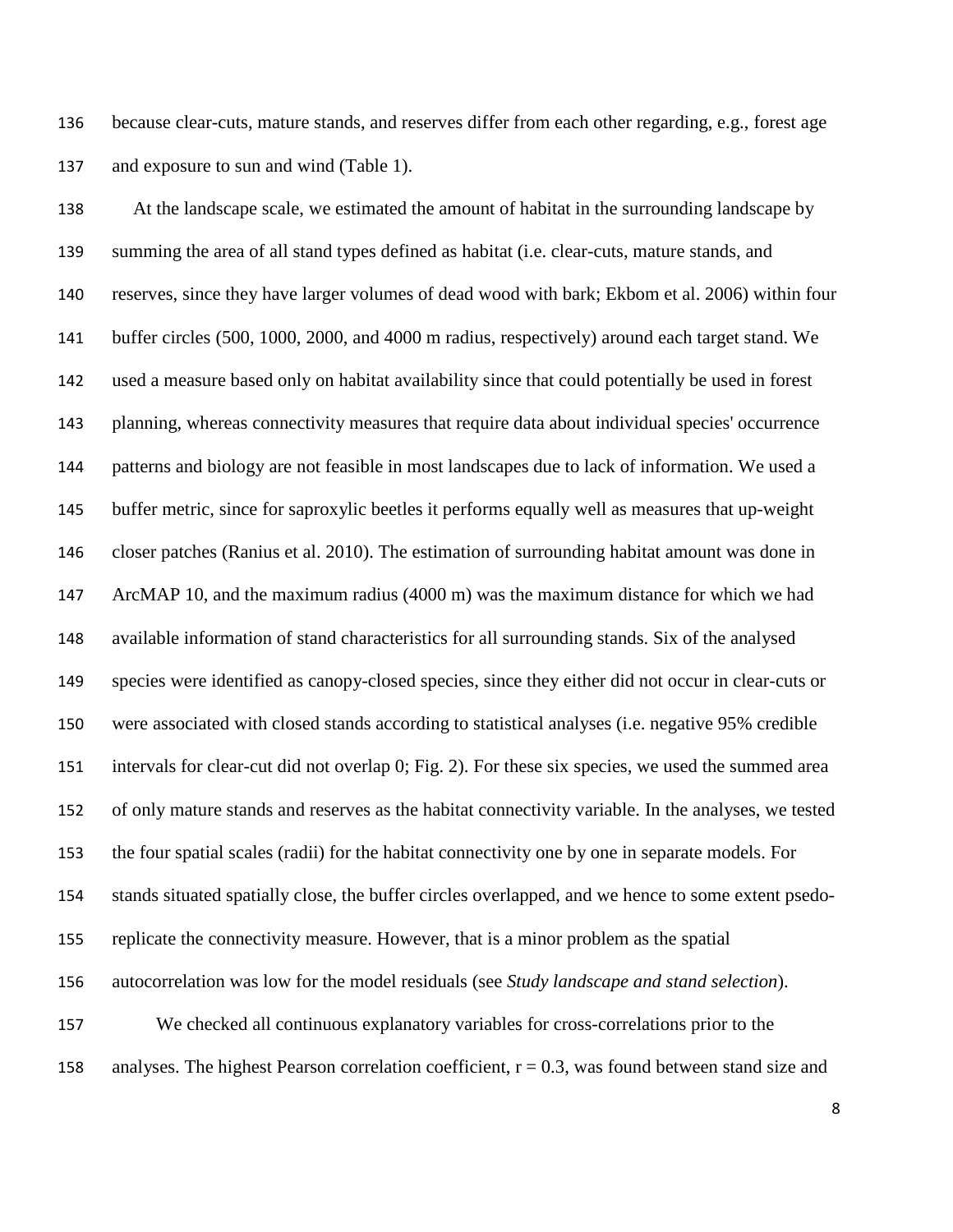159 dead wood amount  $\cdot$  ha<sup>-1</sup>. For tests of associations between categorical and continuous variables, we performed one-way ANOVA's with Tukey's Honestly Significant Differences post-hoc test. Reserve stands were larger than both clear-cuts and mature stands, and their dead wood amounts were also higher (Table 1). Individual dead wood items were less shaded in clear-cuts compared to both mature stands and reserves, and more shaded in mature stands than in reserves (Table 1). Dead wood diameter was greater in clear-cuts compared to both mature stands and reserves (Table 1).

*Statistical analyses*

 We modelled occurrence probability of individual beetle species based on dead wood characteristics, stand characteristics, and habitat connectivity, while accounting for the hierarchical structure of the data. Analyses were conducted for the most frequent 44 species, which had occurrences in at least eight (> 2%) of the sampled dead wood items. Specifically, we analysed the probability of occurrence on individual dead wood items, using Bayesian hierarchical generalized linear models (Gelman and Hill 2007) with a logit link function (logistic regression) and varying intercepts. The hierarchical Bayesian framework enables the utilization of explanatory variables measured at the stand level (i.e. at the higher hierarchical level), as they are used to model the stand-specific intercepts (Gelman and Hill 2007). We assumed a Bernoulli 177 probability distribution of the binary response variable  $(y_{ii})$ ; species presence/absence) and 178 modelled species occurrence probability on dead wood item *i* in stand *j*, i.e.  $P(y_{ii} = 1)$  as:

$$
logit(P(y_{ij} = 1)) = \alpha_j + \sum_{k=1}^n \beta_k X_{ijk}
$$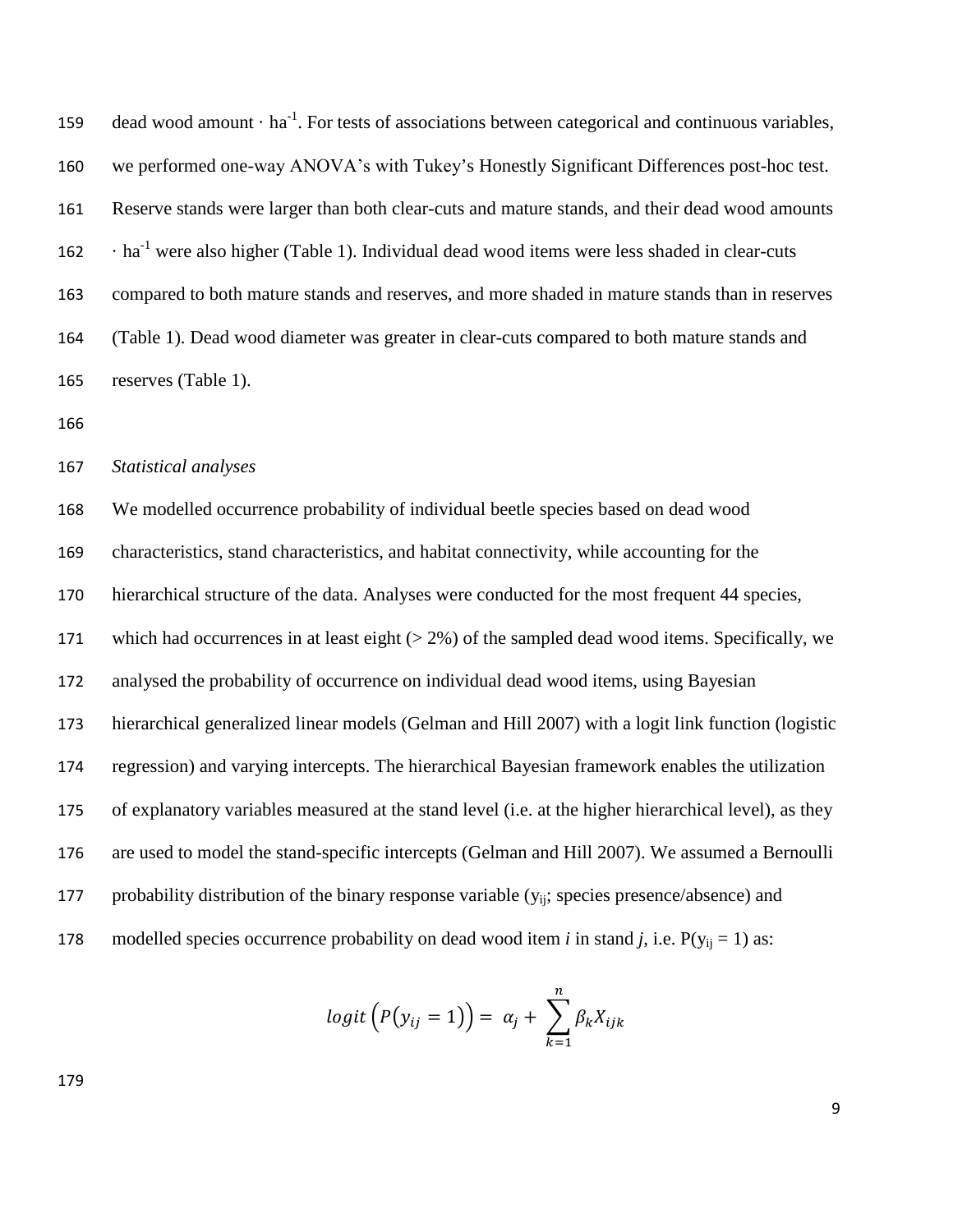180 where  $\alpha_i$  is the stand-specific intercept (see below),  $X_{ijk}$  is the dead wood item-level explanatory 181 variable *k* for dead wood item *i* in stand *j* and  $\beta_k$  is the dead wood item-level effect-size parameter of explanatory variable *k* (*n* in total). The stand-specific intercepts (*αj*) were modelled as:

$$
\alpha_j \sim N(\mu_{\alpha_j}, \sigma_\alpha)
$$

184 where  $\sigma_a$  is the standard deviation of a normal distribution with a mean ( $\mu_{ai}$ ) modelled based on the stand-level explanatory variables as:

$$
\mu_{\alpha_j} = \gamma + \sum_{m=1}^h \rho_m Z_{jm}
$$

187 where  $\gamma$  is an intercept parameter,  $Z_{im}$  is the stand-level explanatory variable *m* for stand *j* and  $\rho_m$ 188 the associated effect-size parameter (*h* in total). Hence, the intercepts vary between stands and  $\sigma_a$  determines the between-stand variation (here called random error). The landscape-scale variable (habitat connectivity at four spatial scales) was treated as a stand variable in the model, but was added separately at the end of the model-building procedure.

 We constructed hierarchical Bayesian models for each species using different sets of variables, but always with a hierarchical structure (i.e. with varying intercepts). First, we parameterized one model containing only dead wood variables (henceforth, dead wood model). Then we selected the model with the lowest DIC (deviance information criterion) among models with all combinations of the five dead wood variables. DIC is analogous to the Akaike information criterion (AIC), and is well-suited for Bayesian hierarchical modelling (Spiegelhalter et al. 2002). Second, we repeated the same model selection procedure, but with only stand variables included (henceforth, stand model). Third, we constructed full models with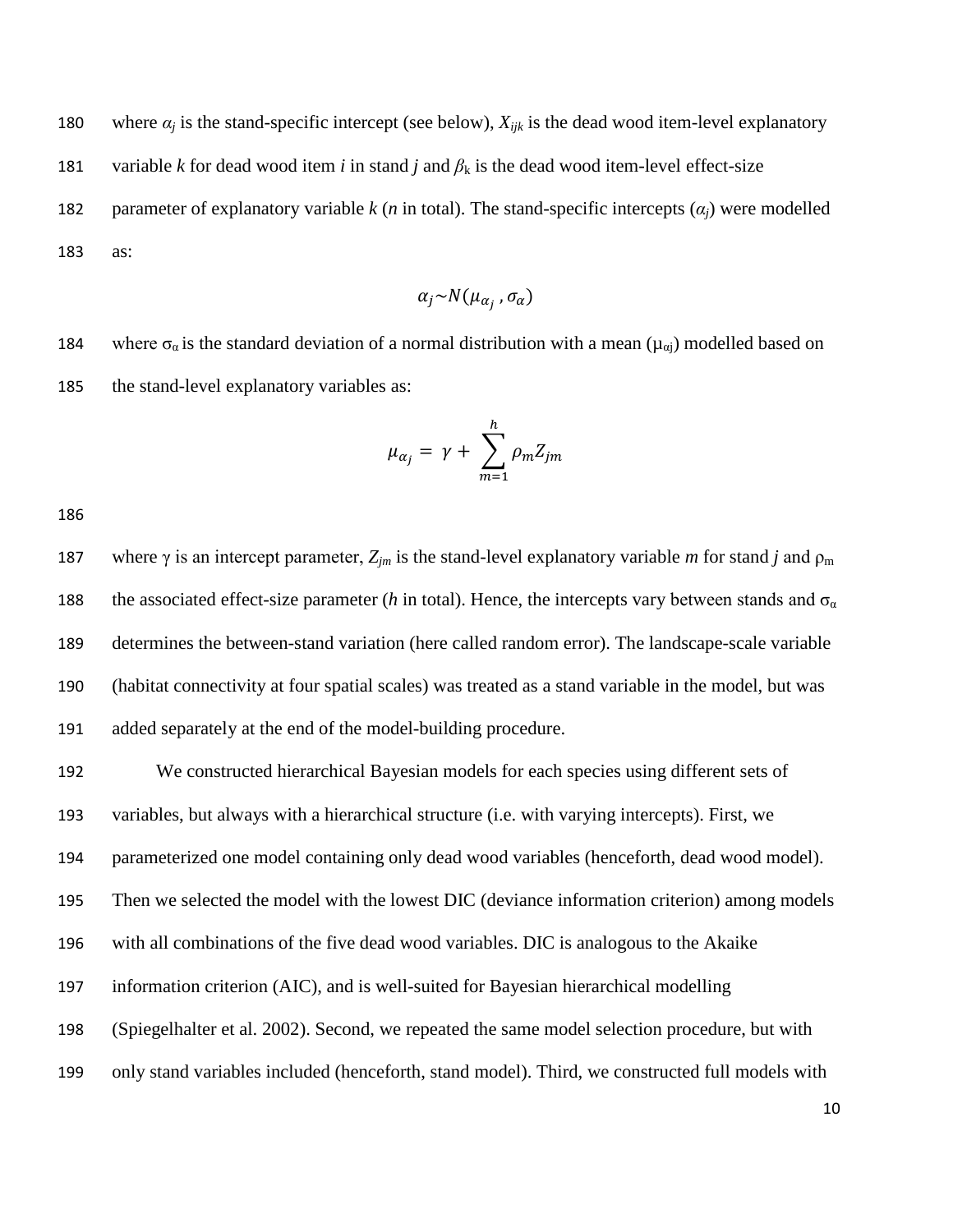both dead wood and stand variables included in the model selection procedure. The variables included in these full models could be only dead wood, only stand, both dead wood and stand, or no variables, depending on the species tested. To evaluate the relative importance of dead wood and stand variables, we compared the average differences in DIC between the hierarchical null model (i.e. including stand identity as a random factor but no explanatory variables) and the dead wood, stand, and full model, respectively. Finally, we tested whether adding habitat connectivity at four spatial scales, one by one, to the full models improved the models by reducing DIC.

 We estimated the posterior distributions of the Bayesian model parameters in equations (1) and (2), using two Monte Carlo Markov chains of 610 000 iterations each. We discarded 10 000 iterations as 'burn-in' and then saved every 60th iteration to accumulate 10 000 values from each chain (i.e. 20 000 in total). To improve convergence of the chains and simplify the interpretation of the models, we centred all variables (i.e. subtracted the mean from each measured value) and 212 also standardized (i.e. dividing each measured value by  $2 \cdot sd$ ) the continuous variables (Gelman and Hill 2007). For categorical dead wood (tree species and position) and stand (stand type) variables, we excluded categories in which the species was not found. Consequently, we excluded birch for seven species, clear-cuts for three species, and both birch and clear-cuts for one species (Table A1).

 We used uninformative prior distributions for all model parameters. We used normal 218 distributions with mean = 0 and variance = 1000 for all effect size parameters and the intercept  $\gamma$ , 219 while  $\sigma_{\alpha}$  was drawn from a uniform distribution between 0 and 100. To evaluate convergence, we visually inspected the trace plots and used the Gelman-Rubin diagnostic (Gelman and Hill 221 2007). Convergence (R<0.1) was reached for all estimated parameters. We summarized the posterior distribution of estimated parameters by calculating the distribution mode and Bayesian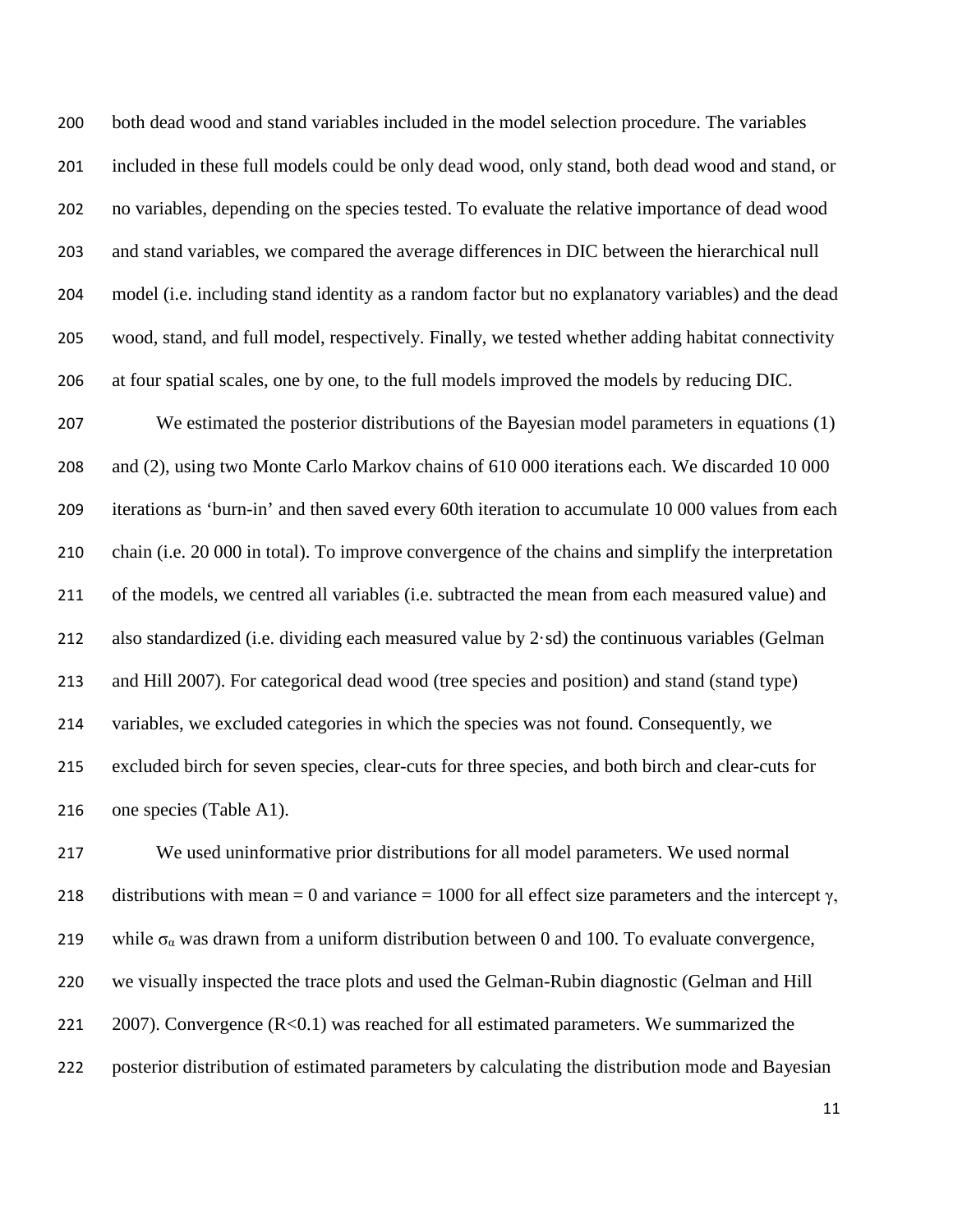50% and 95% credible intervals. For the analyses, we used the statistics software JAGS

(Plummer 2003) and R 2.14.0 (R Development Core Team 2011).

**Results** 

 Characteristics of dead wood items were more important for explaining species' occurrence probability than characteristics measured of the forest stands, as judged by the average reduction in DIC between the hierarchical null models and the dead wood (16.7) and stand (1.7) models, respectively (Fig. 3). When adding habitat connectivity, DIC was reduced by 1.9. The average reduction in DIC between the hierarchical null models and the full models was close to the average reduction between the hierarchical null models and the dead wood models (Fig. 3). Tree species and position (i.e. standing or downed) were the variables that were important

 for the largest number of species; they were included in the final occurrence models for 22 and 235 21 beetle species, respectively (Fig. 2). However, among the studied species there were no specialists; none occurred only in one tree species or only in either standing or downed dead wood. The majority of the beetles affected by tree species (18 of 21) were associated with conifers (spruce or pine), whereas only three species were associated with birch (i.e. the negative 95% credible intervals for both spruce and pine did not overlap 0; Fig. 2). Furthermore, there were eight species that did not occur on birch at all, and consequently the effect of birch was not tested for them (Table A1). Degree of shade, diameter, and decay stage were included in the full models for 13, 10, and 9 species, respectively (Fig. 2).

 Stand type was the most important stand characteristic for explaining species occurrence, and was included in the final model for seven species. Clear-cuts had a negative effect on several species: four species did not occur on clear-cuts at all (Table A1), and the occurrence probability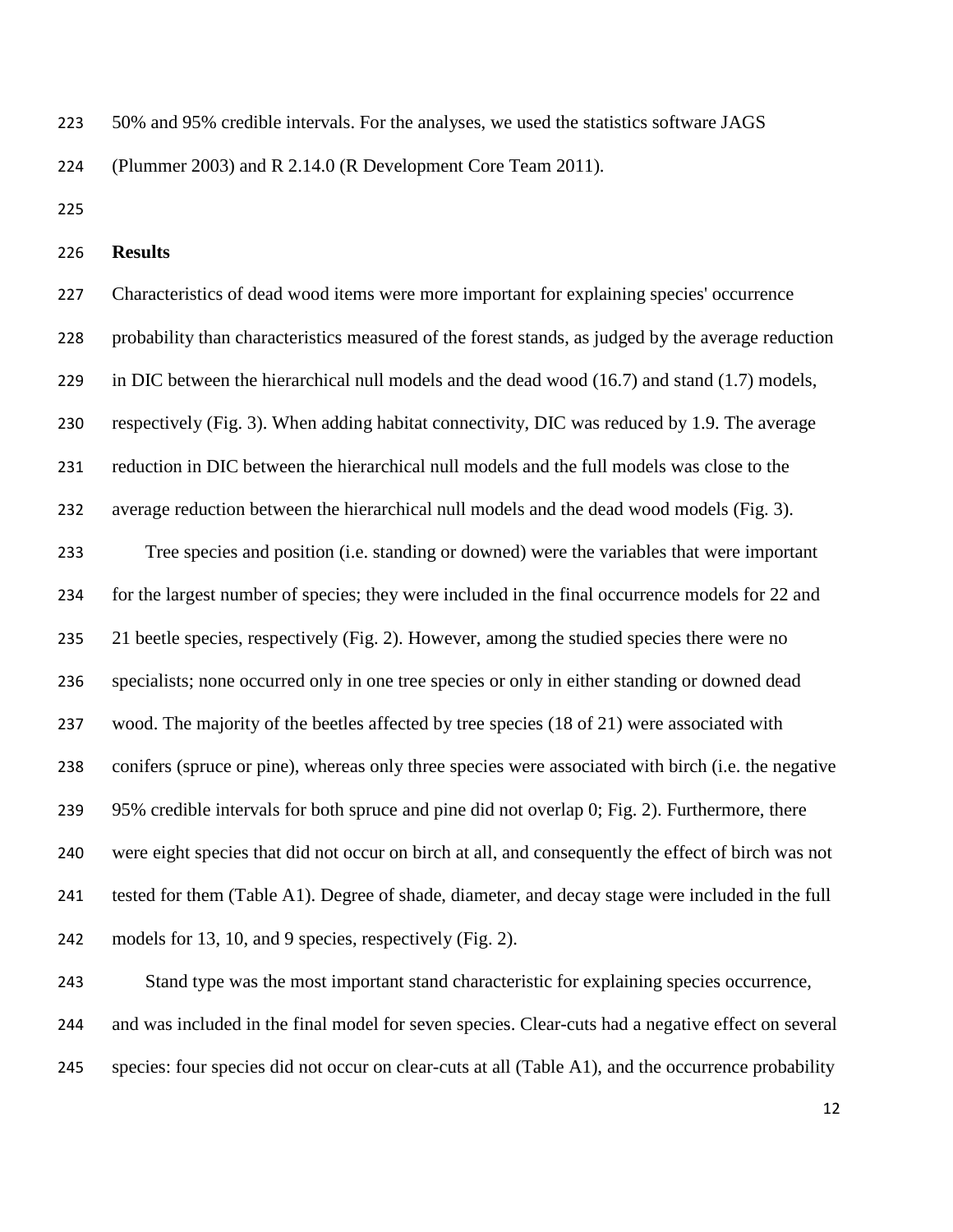of two species was lower on clear-cuts compared to reserves (Fig. 2). One species was associated with reserves, whereas for two species the occurrence probability was higher in mature stands compared to reserves (Fig. 2). Stand size affected very few species, whereas the amount of dead wood did not affect any of the species.

 Adding habitat connectivity to the full model improved the models for 24 species, but in most cases the 95% credible interval included 0 (Fig. 2). For 11 species the relationship was positive, whereas for 13 species it was negative.

#### **Discussion**

#### *Relative importance of spatial scales*

 We found that characteristics of the dead wood items were more important than characteristics measured of the forest stand and surrounding landscape for explaining the occurrence of relatively common saproxylic beetles in a managed boreal forest landscape (Fig. 3). Thus, this beetle community are mainly conforming to what in metacommunity ecology is referred to as the species sorting view, which is defined by the close link between species distributions and local conditions (acting directly or by altering competitive abilities) together with sufficient availability of dispersal sources (Leibold et al. 2004). However, our result may not only be a consequence of the species' biology, but may also reflect that it is easier to measure characteristics relevant for saproxylic species at a dead wood item scale rather than at a stand and landscape scale. The characteristics we used are representative for what is typically measured in biodiversity monitoring and surveys. For that reason our outcome is still relevant for management and conservation, suggesting that strategies should be based more on characteristics of dead wood items rather than stand and landscape characteristics. It should be noted that this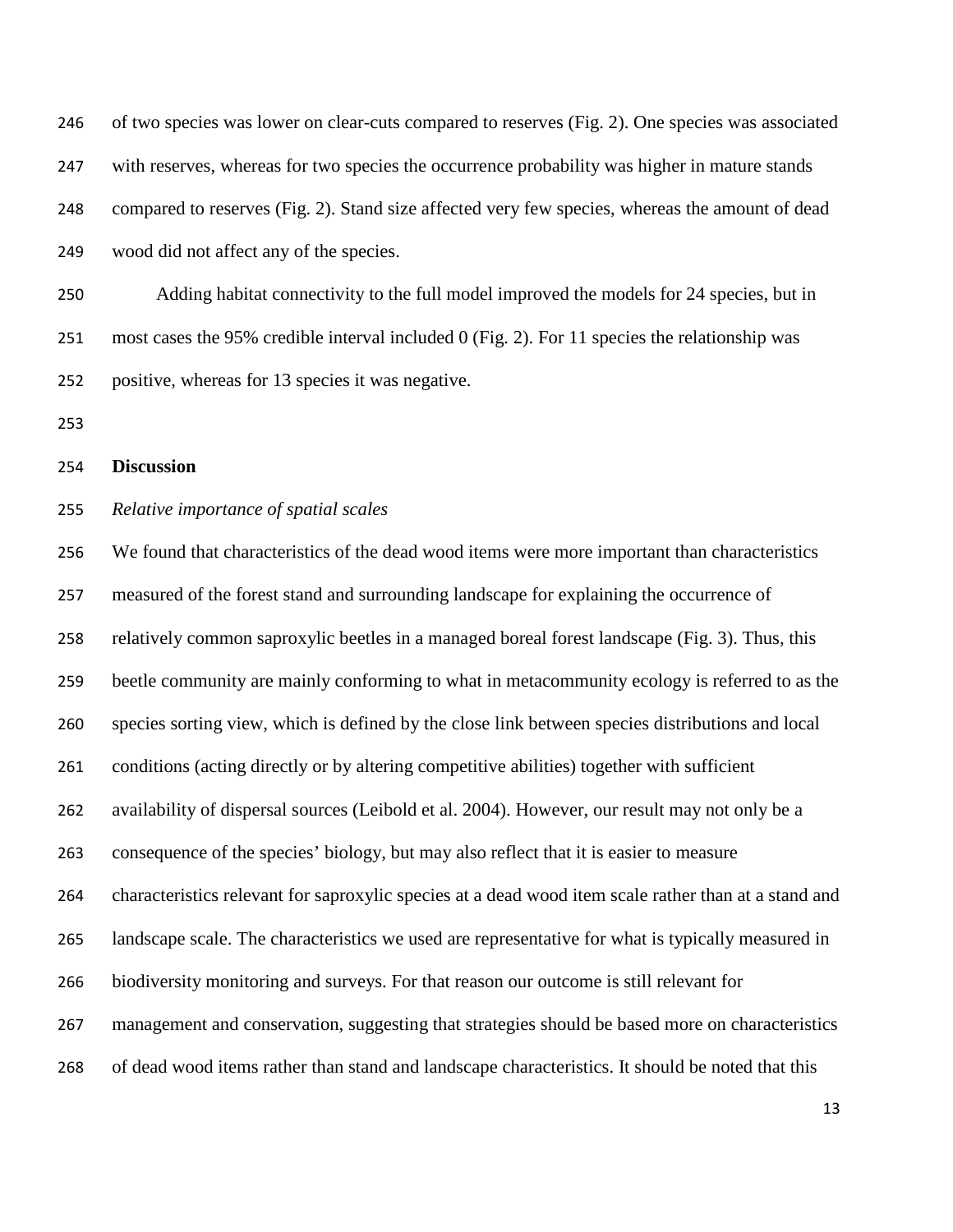study only includes the 44 relatively common saproxylic species, and for rarer and more specialised species, for which the habitat is more fragmented, habitat connectivity is expected to be more important (Fahrig 1998; Nordén et al. 2013).

 There were correlations between some characteristics of the dead wood items and stand type (Table 1); however, we believe that these correlations have minor influence on our main conclusions since the characteristics that influenced the largest number of species (tree species and position) did not differ between different stand types. Perhaps stand characteristics would have an overall slightly higher relative importance if shade and diameter was not included at the lower hierarchical level.

## *Effects of characteristics of dead wood items*

 The characteristics of dead wood items were important for explaining occurrence of the majority of the saproxylic beetles (Fig. 2). This agrees with earlier studies of saproxylic beetles (Ulyshen and Hanula 2009; Jackson et al. 2012; see however Wikars 2002) and fungi (Stokland and Kauserud 2004; Berglund et al. 2011). For both beetle larvae and fungi, development takes place in one single dead wood item, which can explain why the conditions in individual logs are important for the recruitment of adult beetles and fruiting bodies of fungi. The most important characteristics of the dead wood items for explaining species occurrence in the present study were tree species, position, decay stage, and degree of shade. Even though there were no true specialists, many species occurred more frequently in certain types of dead wood. These dead wood characteristics may reflect microclimatic conditions (moisture and temperature) as well as nutrient supply (for instance, availability of fungi), and have been shown important for explaining occurrence of saproxylic organisms also in earlier studies (e.g. Ranius and Jansson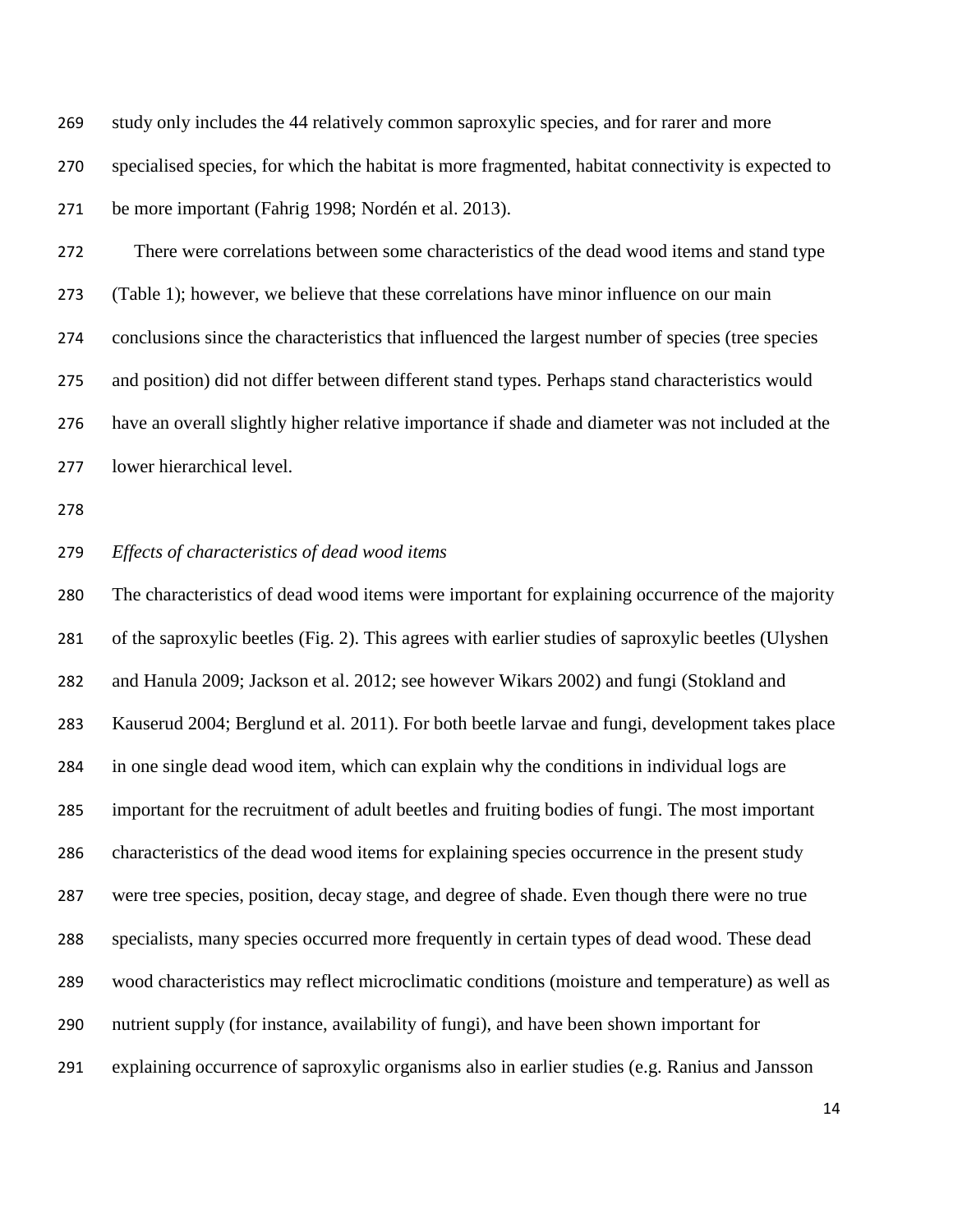2000; [Jonsell and Weslien 2003;](#page-28-0) [Lindhe et](#page-29-0) al. 2005; [Saint-Germain et](#page-30-0) al. 2007; Berglund et al. 2011). The direction of the impact of dead wood characteristics varied among species, which suggests that a high heterogeneity of microhabitats may increase the diversity of saproxylic species (Davies et al. 2008).

## *Effects of stand characteristics*

 Even if dead wood characteristics explained most of the variation in the occurrence patterns (Fig. 3) also stand characteristics were important; for instance, stand type influenced the occurrence probability of 20% of the species. This was mainly because species occurred in lower frequency on clear-cuts compared to the canopy-closed mature and reserve stands. This agrees with earlier findings of similarities in saproxylic beetle communities among mature managed and old-growth boreal stands, but divergent species composition in clear-cuts (McGeoch et al. 2007; Stenbacka et al. 2010; Hjältén et al. 2012). One reason for this divergence is the difference in sun exposure, which affects saproxylic beetles (Similä et al. 2002; Lindhe et al. 2005). Species dependent on forest cover continuity, dead wood, and large trees have been found to be more species rich in unmanaged forests than in managed ones (Paillet et al. 2010). The relatively weak effect of management in our study may be due to that there are relatively small differences in dead wood amounts between mature managed stands and reserves (Table 1) compared to the differences that often occur between old-growth forests and forests that have been managed by clear-felling since a long time (Siitonen 2001).

 We found no effect of dead wood amount per hectare and only a weak effect of stand size on species occurrence probability per dead wood item. In many studies, higher amounts of dead wood increase species richness and probability of occurrence of saproxylic organisms per forest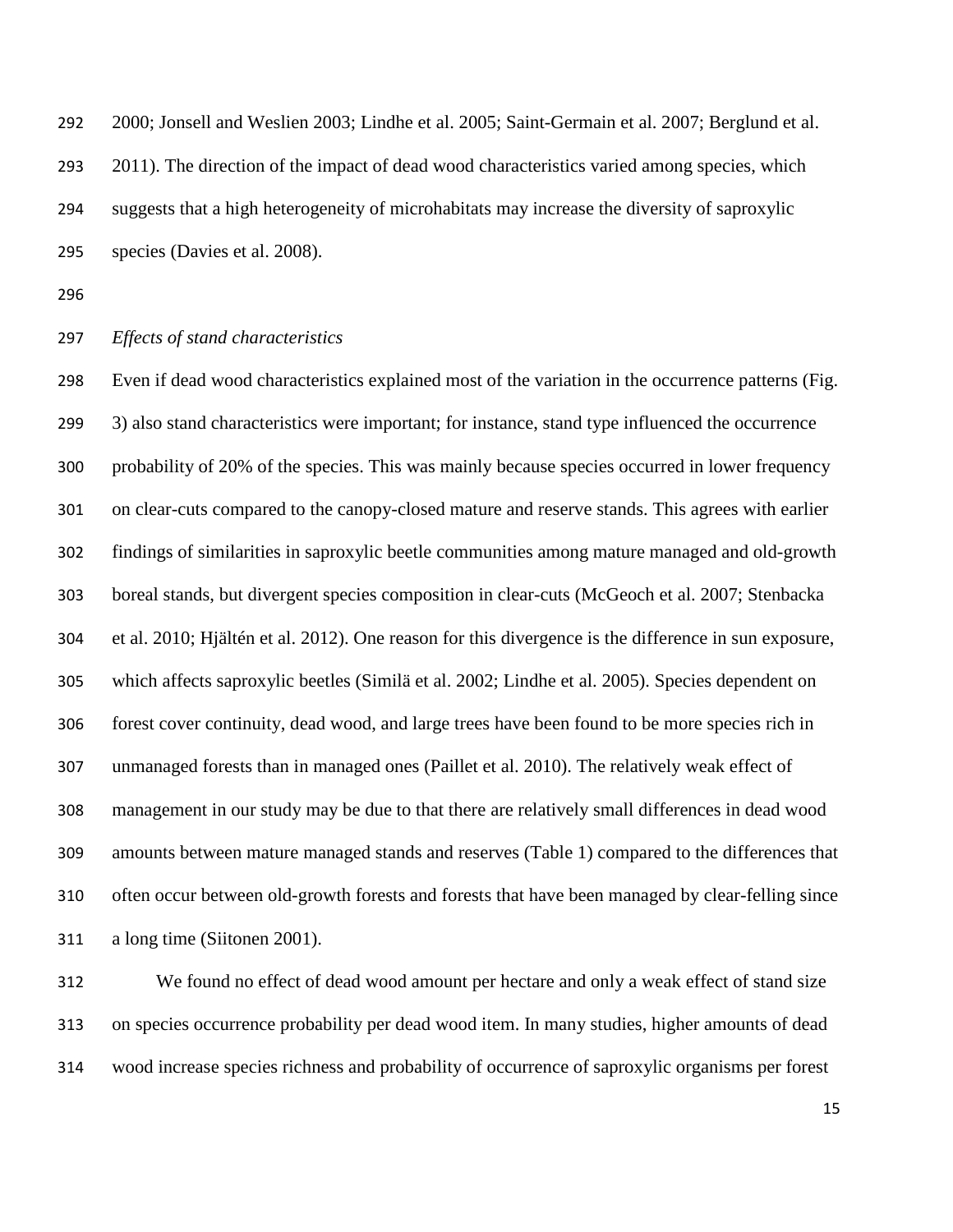stand (Lassauce et al. 2011 and references therein). The positive effects of the amount of dead wood on species richness reported in the literature could in most cases be explained by a sampling effect alone, i.e. by the fact that a larger amounts of dead wood will contain more individuals and this will imply more species (Fahrig 2013). This is the case when window traps are used to collect saproxylic beetles, since they capture beetles from a larger volume of dead wood if situated at a spot with a higher density of dead wood. Our study is one of a few in which the amount of dead wood sampled was standardized, which is necessary when disentangling the island effect (i.e. higher species densities on larger habitat islands) and the sampling effect (Fahrig 2013). For saproxylic beetles, such standardized samples are obtained by searching through certain amounts of dead wood (using, for instance, bark sieving and extraction as in the present study) and when using emergence traps (e.g., Wikars et al. 2005). An island effect is expected according to the island biogeography theory (predictions about species richness; MacArthur and Wilson 1967) and the resource concentration hypothesis (predictions about population densities; Root 1973). Our results imply that there is no island effect; however, other studies of saproxylic beetles have revealed an island effect, since they have observed a positive effect of habitat amount at the stand scale on the probability of species occurrence per dead wood item (Komonen et al. 2000; Ranius 2002; Sahlin and Schroeder 2010; Victorsson and Jonsell 2013). These studies have mainly focused on species specialised to certain dead wood types with a highly fragmented distribution, while in the present study we analysed the 44 most frequently occurring species in a wide range of dead wood types. Also, a study conducted in the same area as the present study, focusing on certain redlisted saproxylic beetle species, suggested that some species are demanding regarding amounts of certain qualities of dead wood at a local scale (Rubene et al. 2014), but these species were too rare to be analysed in the present study. The lack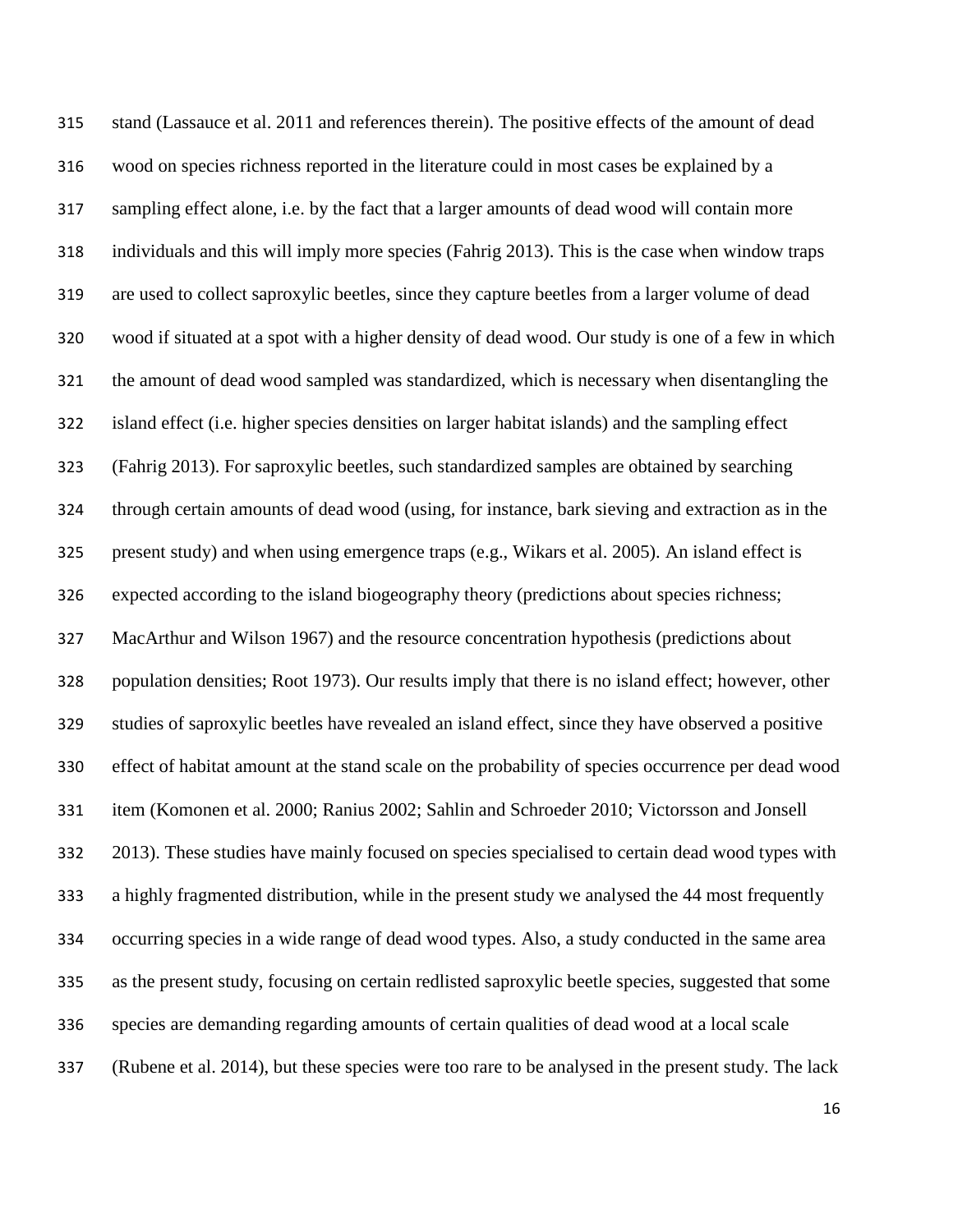of relationship in the present study may be explained by the fact that forest stands with at least some dead wood present occurred relatively continuously in the landscape. Consequently, there are many dispersal sources for the relatively common species that were included in the present study. This makes the amount of dispersal sources within each forest stand a less critical factor. Another possible reasons for the weak effect of current dead wood amounts is that saproxylic species richness may be better explained by other factors which are difficult to measure, such as the historical continuity of dead wood. Some studied indicates that historical continuity is important for rare and threatened saproxylic beetles (Nilsson and Baranowski 1997; Siitonen and Saaristo 2000), but little is known about its effect on more common species. It should also be remembered that in the present study, stand size and dead wood amounts differed between the three stand types, and the weak effect could therefore also be because including stand type in the model removes some of the variation in these two explanatory variables. However, this potential bias is still only valid for a few species; only six species had any stand characteristics that did not overlap zero in their final model.

*Effects of habitat connectivity*

 Habitat connectivity affected the occurrence of many species; however, the effect was usually weak and there were nearly as many negative as positive relationships (Fig. 2). The occurrence of both negative and positive effects suggests that the spatial location of the dead wood items had some effect on species' occurrence; however, the spatial pattern was not clearly associated with habitat density. We had expected a clearer positive relationship, due to higher colonization rates when there are higher habitat density, and thus larger dispersal sources nearby (Thomas et al. 1992). One reason could be that we mainly analyse rather common species. Several other studies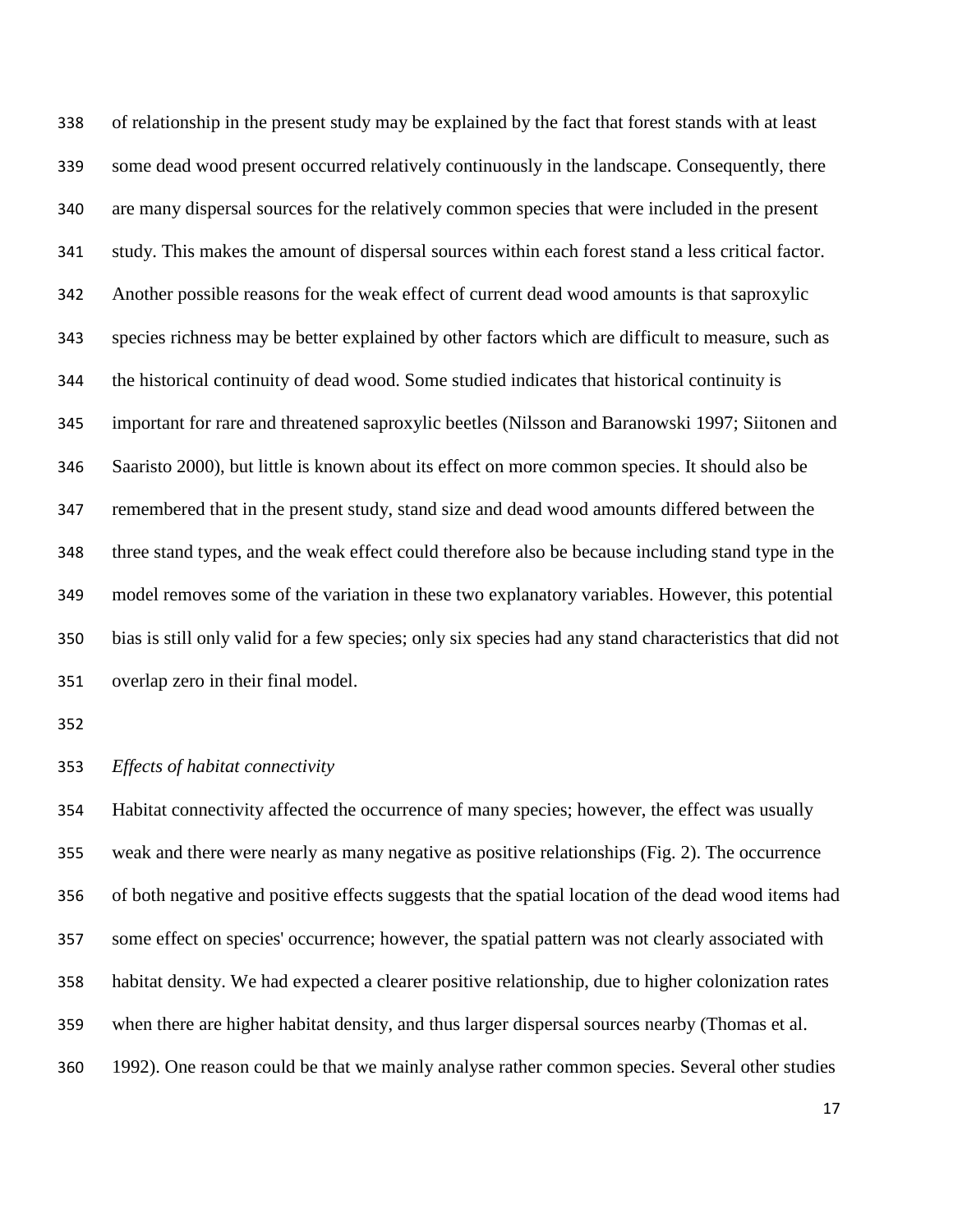of saproxylic beetles, which have shown clearer positive effect of habitat connectivity, have focused on species specialised to habitats that are more fragmented in comparison to the present study (Økland et al. 1996; Ranius et al. 2010; 2014; Götmark et al. 2011; Bergman et al. 2012). It could be that since all species in our study occur in managed forest, and the study landscape is dominated by managed forest, the landscape is not very fragmented for these species. At such low level of habitat fragmentation, habitat quality has generally a greater influence than habitat connectivity on species occurrence patterns (Fahrig 1998; Andrén 1999). Among saproxylic fungi, specialised species have indeed been found to be more sensitive to habitat fragmentation than generalistic species since they respond more negatively to connectivity (Nordén et al. 2013). Another reason for the weak effect in the present study could be that the importance of habitat connectivity may be underestimated when analysing snapshot data in landscapes where habitat conditions change over time (Hodgson et al. 2009). In our study landscape, the area covered by older forest has clearly decreased during the last 50 years, and therefore the current species occurrence patterns may to some extent reflect historical habitat connectivity (Schroeder et al. 2007). Thirdly, we measured connectivity as the amount of habitat in the surroundings, while a measure that includes information on habitat quality or species' occurrences would reflect the amount of dispersal sources better (Ranius et al. 2010). An advantage with the measure we used is that it better reflects what could potentially be used in management, since it only requires data that are widely available.

## **Implications for conservation**

We found that for the occurrence of the more common saproxylic beetle species', the quality of

dead wood items is more important than their spatial location. The habitat requirements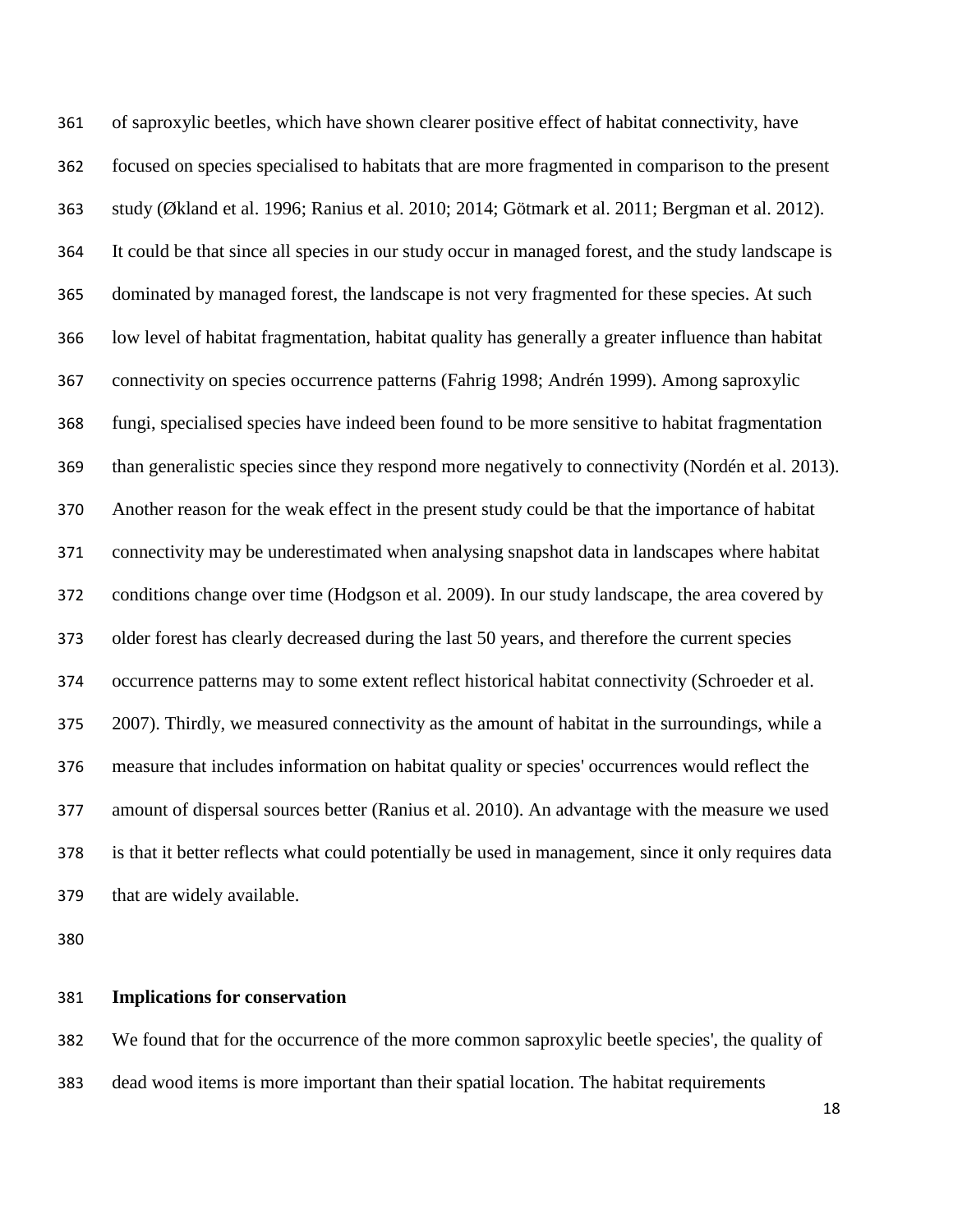regarding dead wood characteristics (i.e. tree species, position, decay stage and degree of shade) differed among species. Therefore, conservation measures aiming at mitigating negative impacts of forestry should aim at creating not only large amounts, but also a high diversity of dead wood. Attempts have been made to identify "thresholds" in the dead wood amounts that should be exceeded for sustaining biodiversity (Müller and Bütler 2010). However, due to the lack of relationships between amount of dead wood per stand and probability of occurrence per dead wood item, our study does not lend support for any such thresholds at a forest stand level. Our study only included more common species, but it may be that rarer species is more demanding (cf. Pentillä et al. 2004). To some extent, our outcome may also be because we lack detailed data on the amount of dead wood that is suitable for each species. In that sense our study is more similar to the situation for practitioners, who do not have detailed data about all individual species' occurrence patterns and biology. In our study landscape, the amount of dead wood with certain qualities is probably a key factor to allow persistence of the saproxylic fauna. However, in forest habitats that are more fragmented and for rare and demanding species, high concentration of habitat may be important for species' occurrence (e.g. Ranius et al. 2010; Bergman et al. 2012).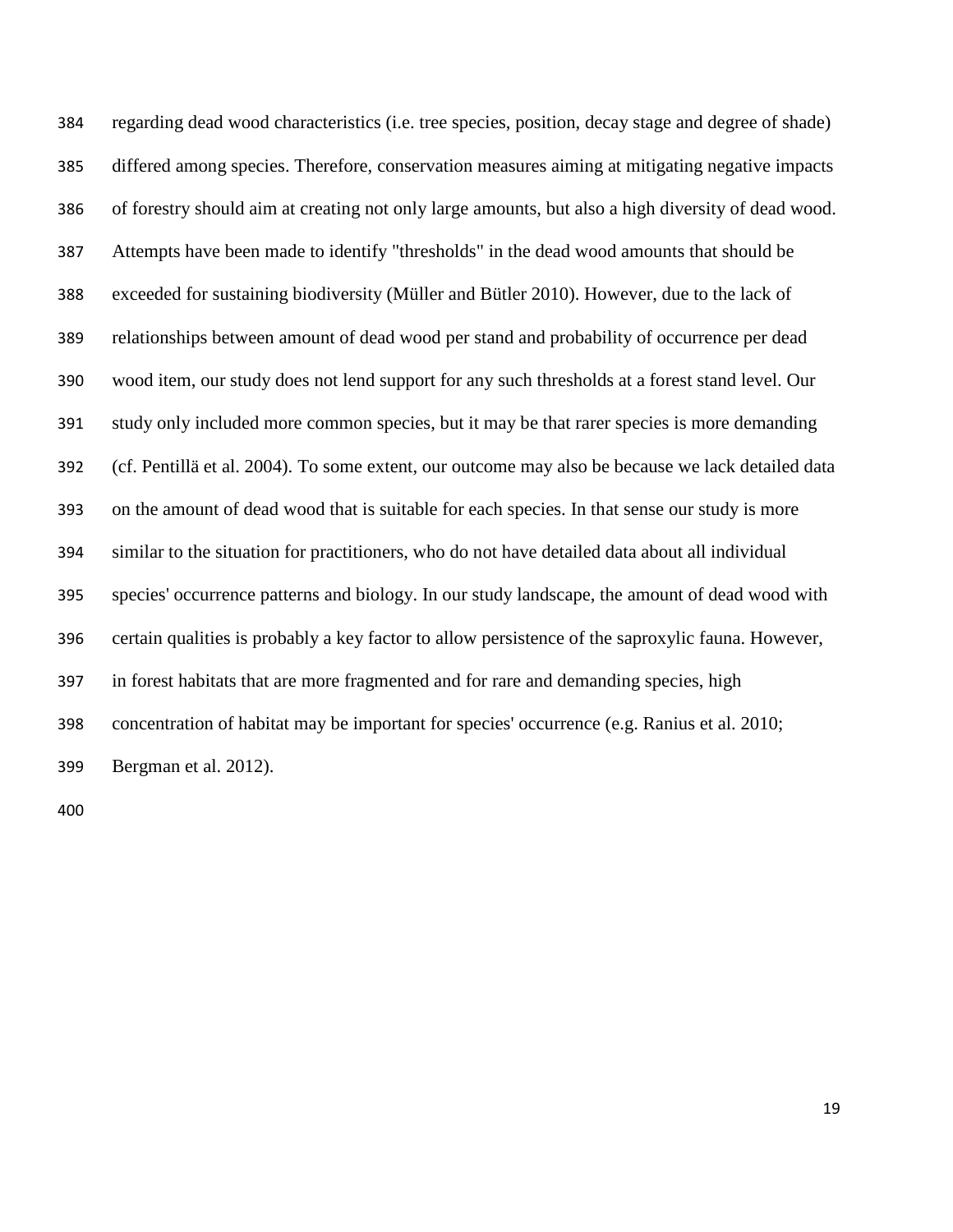## **Acknowledgements**

- We thank Holmen Skog for access to their databases. Matilda Apelqvist, Björn Forsberg, Markus
- Franzén, David Isaksson, Niklas Jönsson, Mats Larsson, Per Larsson, Carola Orrmalm, Erik
- Sahlin, Måns Svensson, and Jan ten Hoopen helped with field and laboratory work. Stig
- Lundberg identified the beetles. Håkan Berglund, Matthew Hiron, Joakim Hjältén, and Tobias
- Jeppsson provided valuable comments on the manuscript. The study was supported by the Mistra
- research program Future Forests (to TR).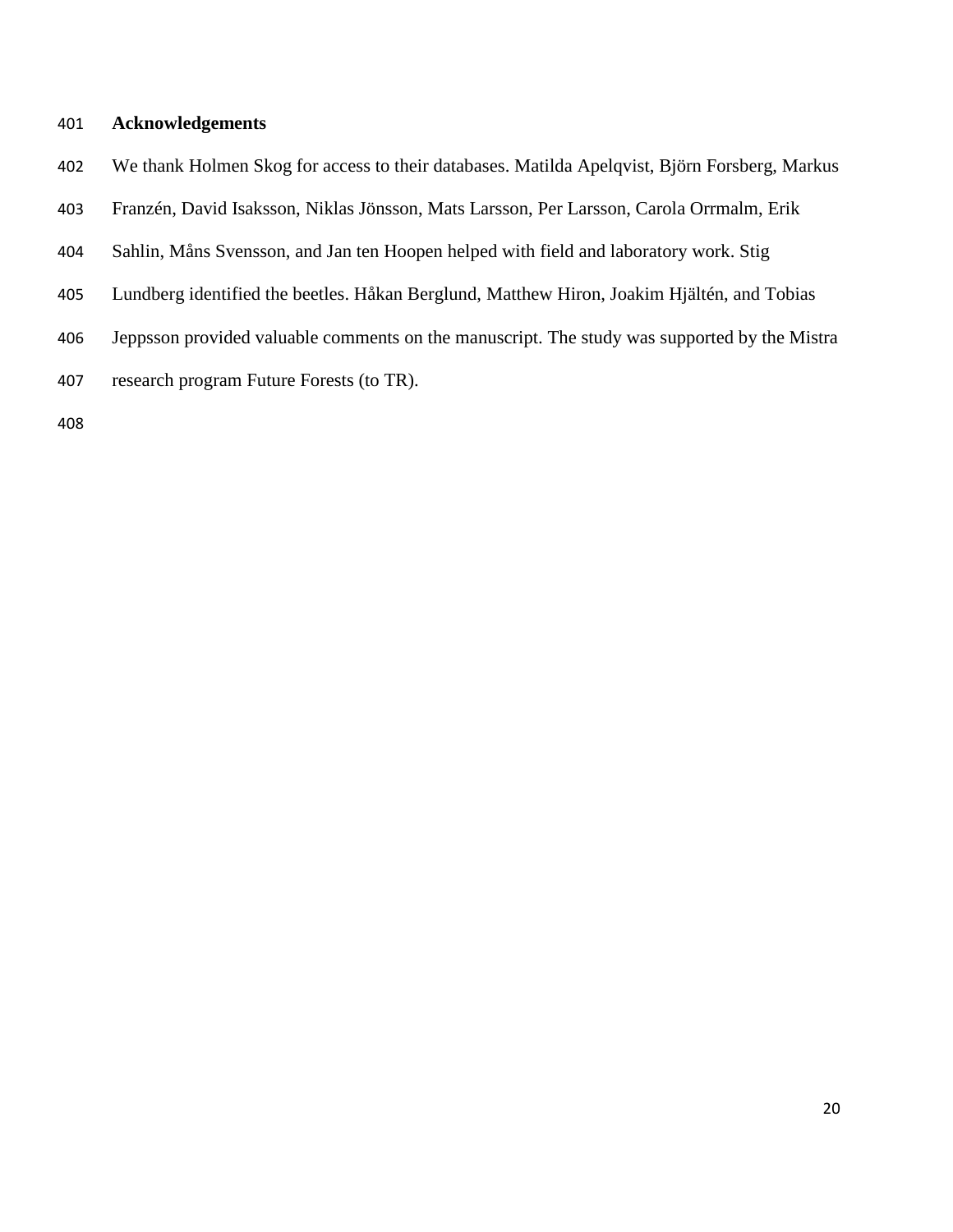|  | 409 Table 1. Characteristics (mean and standard error) of the sampled dead wood items and stand |  |  |  |  |
|--|-------------------------------------------------------------------------------------------------|--|--|--|--|
|--|-------------------------------------------------------------------------------------------------|--|--|--|--|

410 types.

|                                |                | Stand type       |              | ANOVA $(df = 2)*$                  |
|--------------------------------|----------------|------------------|--------------|------------------------------------|
|                                | Clear-cut      | Mature           | Reserve      |                                    |
|                                | $(n = 15)$     | $(n = 27)$       | $(n = 14)$   |                                    |
| Dead wood item characteristics |                |                  |              |                                    |
| Birch $(\%)$                   | 26.5(6.5)      | 32.2(5.8)        | 20.8(4.2)    | ns                                 |
| Pine $(\% )$                   | 24.2(7.5)      | 29.7(6.5)        | 43.1(7.7)    | ns                                 |
| Spruce $(\%)$                  | 49.3 $(8.5)$   | 38.1(6.0)        | 36.2(7.0)    | ns                                 |
| Downed $(\% )$                 | 39.3(6.9)      | 45.9(6.2)        | 37.9(5.5)    | ns                                 |
| Degree of shade                | $1.2 (0.1)^a$  | 3.4 $(0.1)^{b}$  | 3 $(0.1)^c$  | $F = 149.8, p < 0.001$             |
| Diameter (cm)                  | $26.4 (2.0)^a$ | 17.6 $(0.7)^{b}$ |              | 20.4 $(1.0)^b$ F = 14.2, p < 0.001 |
| Decay stage <sup>1</sup>       | 1.2(0.1)       | 1.2(0.1)         | 1.2(0.1)     | ns                                 |
| <b>Stand characteristics</b>   |                |                  |              |                                    |
| Age $(year)^2$                 | 3(1)           | 104(7)           | >150         | not tested                         |
| Size $(ha)^2$                  | $15(2)^{a}$    | $12(2)^{a}$      | 53 $(4)^{b}$ | $F = 72.6, p < 0.001$              |
| Dead wood amount $(m^3/ha)^3$  | $14(3)^{a}$    | $20(4)^{a}$      | 34 $(5)^{b}$ | $F = 5.5$ , $p = 0.007$            |

<sup>\*</sup> One-way ANOVA with Tukey Honest Significant Differences post-hoc test for tests of associations between stand

412 type and continuous variables. The p values are adjusted for pairwise comparisons. Different letters  $(^{a, b, \text{ or } c})$  within

413 a row denote significant differences.

<sup>1</sup> 414 According to a six-grade scale made by Siitonen and Saaristo (2000), with 0 being the first and 5 the latest stage

<sup>2</sup> 415 According to databases provided by the forest company

416  $\frac{2}{3}$ Measured as described in Ekbom et al. (2006)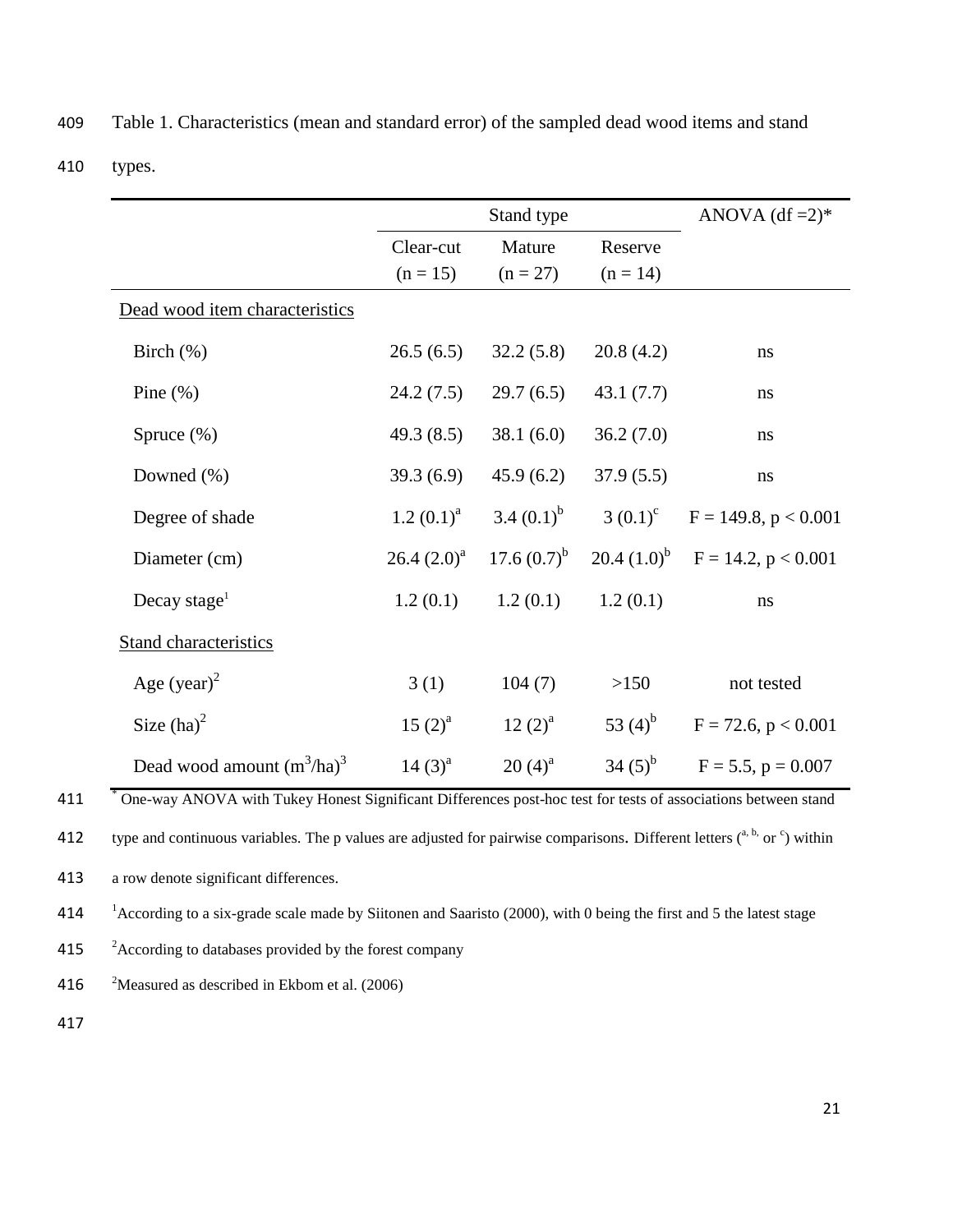Figure 1. Location of the 56 forest stands where beetles were sampled, in a study landscape situated in central Sweden. The distance to the nearest neighbour was, on average, 965 m. 

 Figure 2. Estimates of parameters in Bayesian generalized linear models for occurrence probability of saproxylic beetle species on individual dead wood items. The modes (short vertical lines), 50% (thick horizontal lines) and 95% (thin horizontal lines) credible intervals are shown for the full models including or excluding habitat connectivity. Grey lines indicate that the 95% credible interval includes 0, black lines that it does not. \* denotes that parameter estimates are, 426 for visibility reasons, scaled by a factor 10.  $^{1}$  and  $^{2}$  denote effects of habitat connectivity at 500 and 4000 m, respectively. For the categorical variables "tree species", "dead wood position", and "stand type", only parameters for categories other than the reference category (birch, downed, and reserves, respectively) are given. Dead wood amount was also tested, but that is not shown here since it was not included in the final model for any of the species. Standard deviation of 431 random error  $(\sigma)$  is the parameter associated with unexplained between-stand variation. 

433 Figure 3. Change in DIC  $(\pm SE)$  between models including explanatory variables at different spatial scales and a null model with only the random stand effect included. Variables included in the full models can be only dead wood, only stand, both dead wood and stand, or no variables 436 (see Fig. 2 for species-specific details).  $hc = habitat$  connectivity.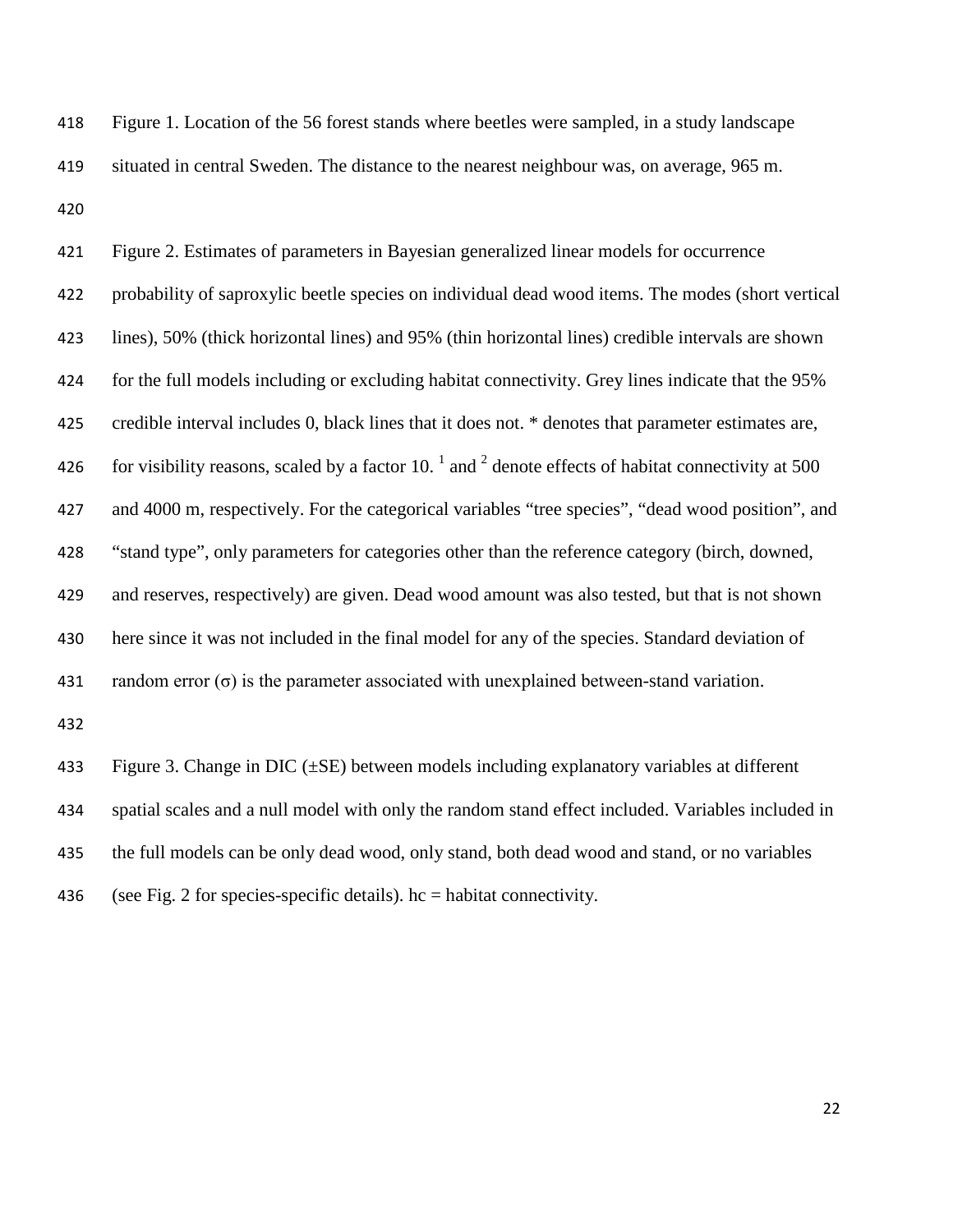

Fig. 1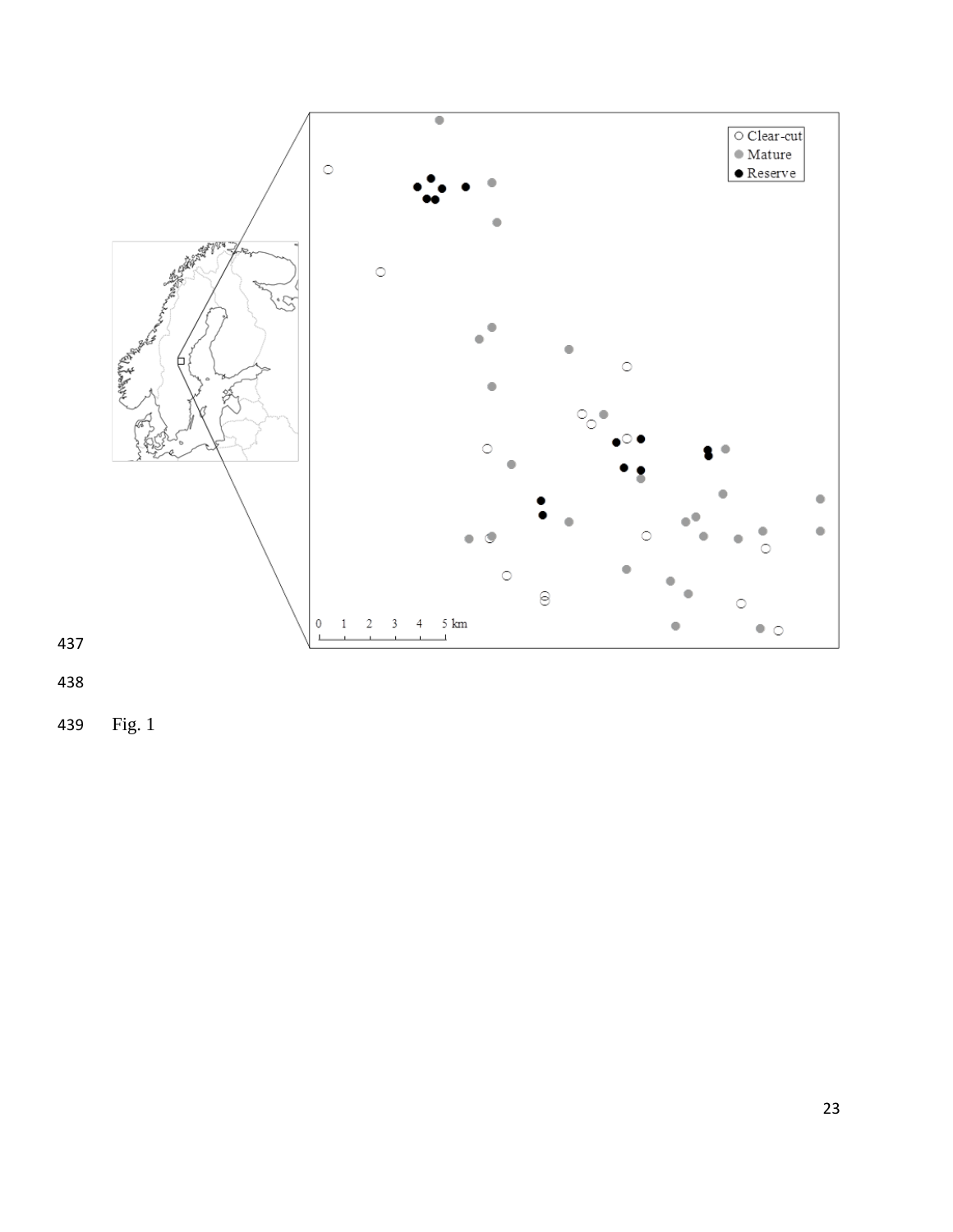

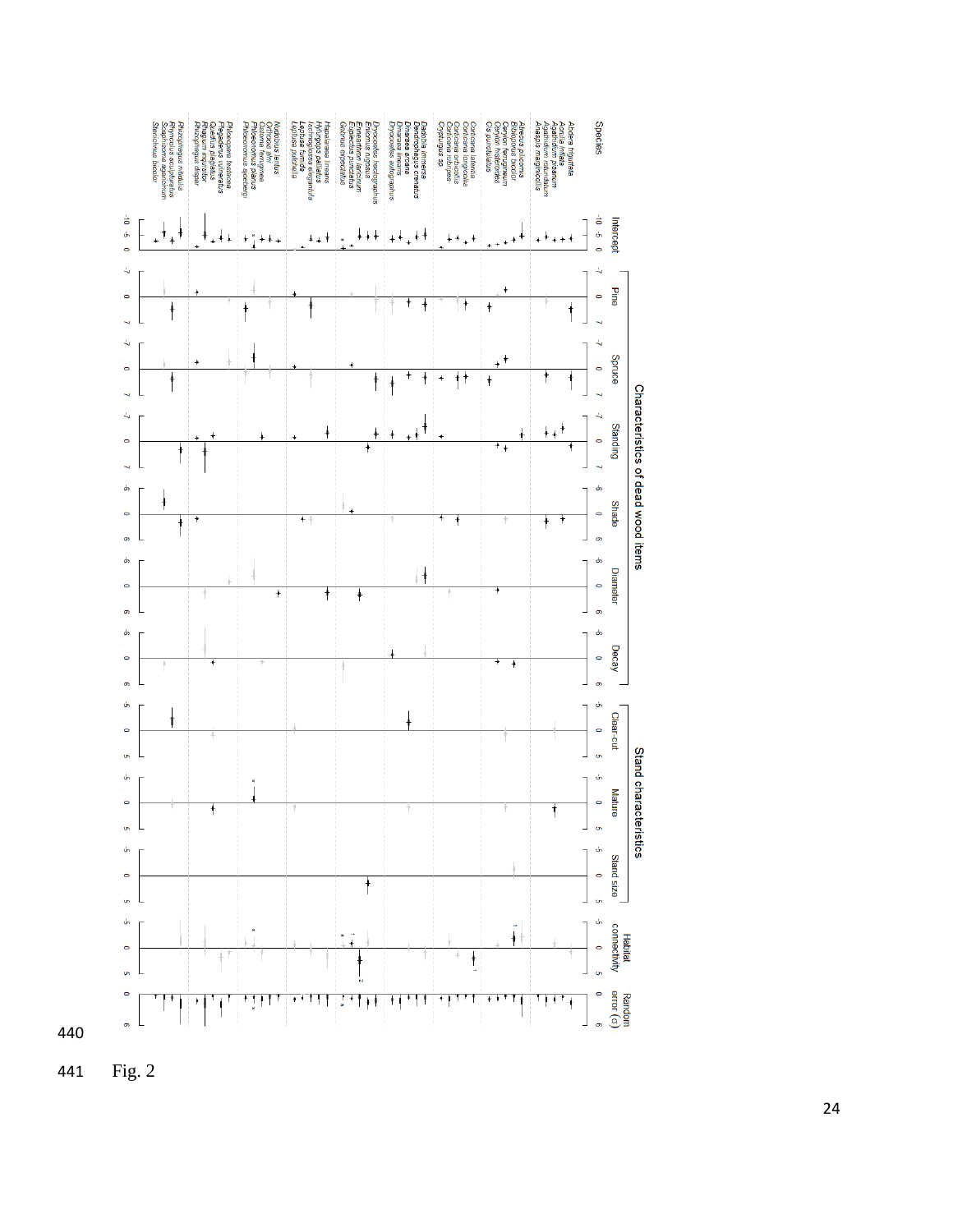



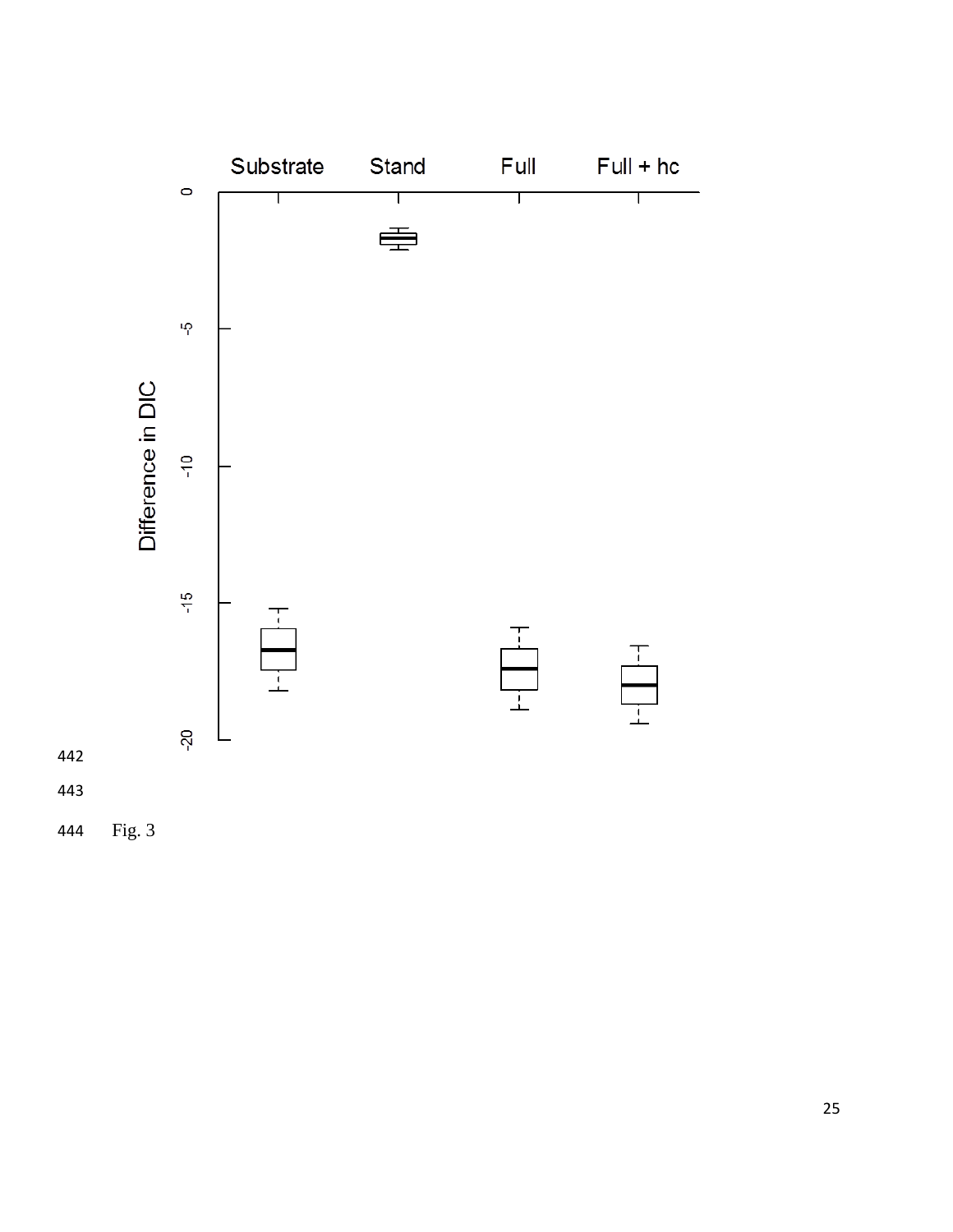## **References**

- Andrén H (1999) Habitat fragmentation, the random sample hypothesis and critical thresholds. Oikos 84:306-308
- Bergeron Y, Leduc A, Harvey BD, Gauthier S (2002) Natural fire regime: A guide for
- sustainable management of the Canadian boreal forest. Silva Fenn 36:81-95
- Berglund H, Hottola J, Penttilä R, Siitonen J (2011) Linking substrate and habitat requirements
- of wood-inhabiting fungi to their regional extinction vulnerability. Ecography 34:864-875
- Bergman K-O, Jansson N, Claesson K, Palmer MW, Milberg P (2012) How much and at what
- scale? Multiscale analyses as decision support for conservation of saproxylic oak beetles. For
- Ecol Manage 265: 133-141
- Dahlberg A, Stokland J (2004) Vedlevande arters krav på substrat en sammanställning och analys av 3600 arter. Skogsstyrelsen, Jönköping, Sweden
- Davies ZG, Tyler C, Stewart GB, Pullin AS (2008) Are current management recommendations
- for saproxylic invertebrates effective? A systematic review. Biodivers Conserv 17:209-234
- Ekbom B, Schroeder LM, Larsson S (2006) Stand specific occurrence of coarse woody debris in
- a managed boreal forest landscape in central Sweden. For Ecol Manage 221:2-12
- Esseen P-A, Ehnström B, Ericson L, Sjöberg K (1992) Boreal forests The focal habitats of
- Fennoscandia. In: Hansson L (ed) Ecological principles of nature conservation. Elsevier
- Science Publishers, Amsterdam., pp 252-325
- Fahrig L (1998) When does fragmentation of breeding habitat affect population survival? Ecol Model 105:273-292
- Fahrig L (2013) Rethinking patch size and isolation effects: The habitat amount hypothesis. J
- Biogeography 40:1649-1663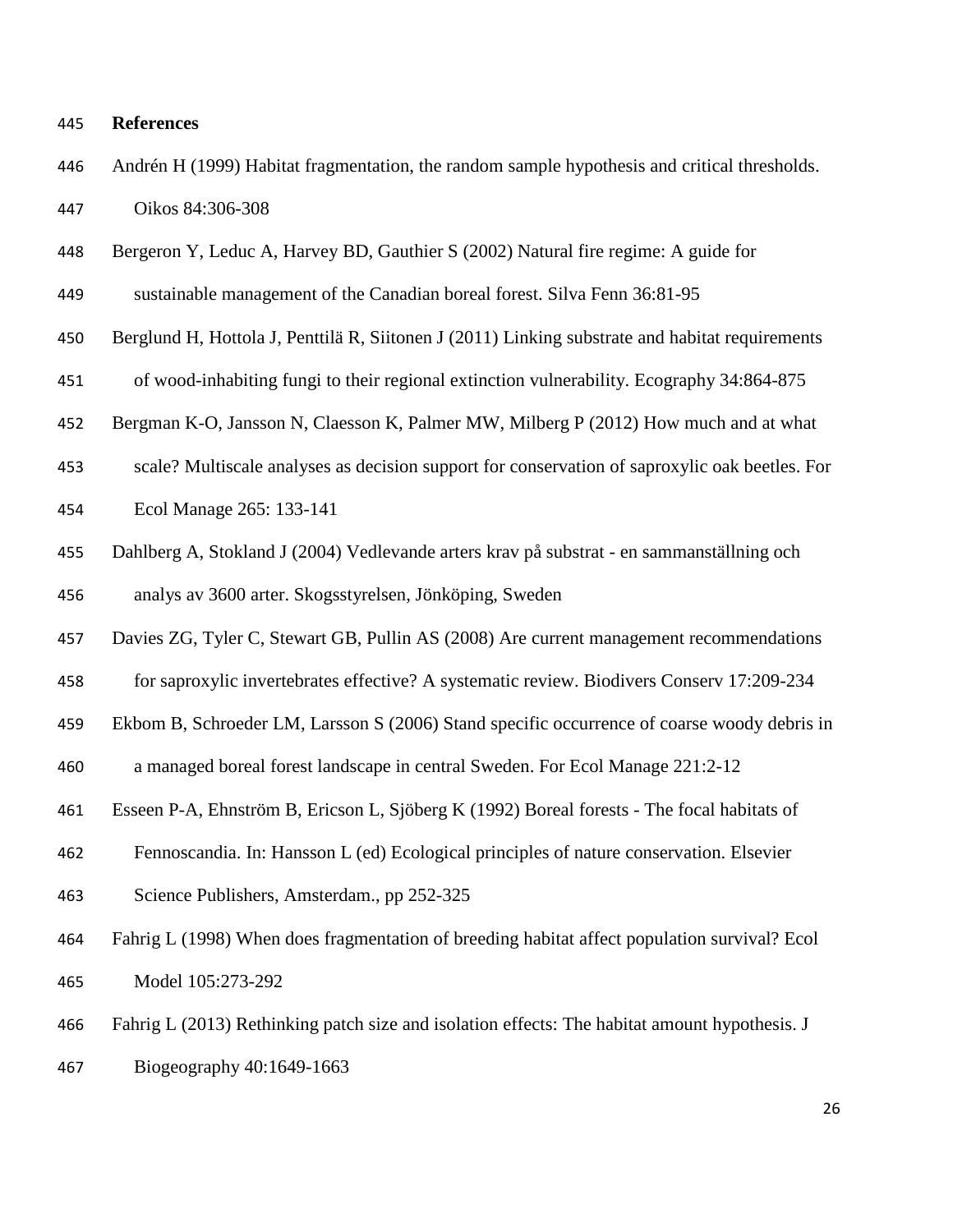- Gelman A, Hill J (2007) Data analysis using regression and multilevel/hierarchical models.
- Cambridge University Press, Cambridge
- 470 Götmark F, Åsegård E, Franc N (2011) How we improved a landscape study of species richness
- of beetles in woodland key habitats, and how model output can be improved. For Ecol
- Manage 262: 2297-2305
- Gu W, Heikkilä R, Hanski I (2002) Estimating the consequences of habitat fragmentation on extinction risk in dynamic landscapes. Land Ecol 17:699-710
- Hjältén J, Stenbacka F, Pettersson RB, Gibb H, Johansson T, Danell K, Ball JP, Hilsczański J
- (2012) Micro and macro-habitat associations in saproxylic beetles: implications for
- biodiversity management. PLoS One 7:e41100-e41100
- Hodgson JA, Moilanen A, Thomas CD (2009) Metapopulation responses to patch connectivity
- and quality are masked by successional habitat dynamics. Ecology 90:1608-1619
- Jackson HB, Baum KA, Cronin JT (2012) From logs to landscapes: determining the scale of
- ecological processes affecting the incidence of a saproxylic beetle. Ecol Entomol 37:233-243
- Jonsell M, Weslien J (2003) Felled or standing retained wood it makes a difference for
- saproxylic beetles. For Ecol Manage 175:425-435
- Jonsson M (2003) Colonisation ability of the threatened tenebrionid beetle *Oplocephala*
- *haemorrhoidalis* and its common relative *Bolitophagus reticulatus*. Ecol Entom 28:159-167
- Komonen A, Penttilä R, Lindgren M, Hanski I (2000) Forest fragementation truncates a food
- chain based on an old-growth forest bracket fungus. Oikos 90:119-126
- Lassauce A, Paillet Y, Jactel H, Bouget C (2011) Deadwood as a surrogate for forest
- biodiversity: Meta-analysis of correlations between deadwood volume and species richness of
- saproxylic organisms. Ecol Ind 11:1027-1039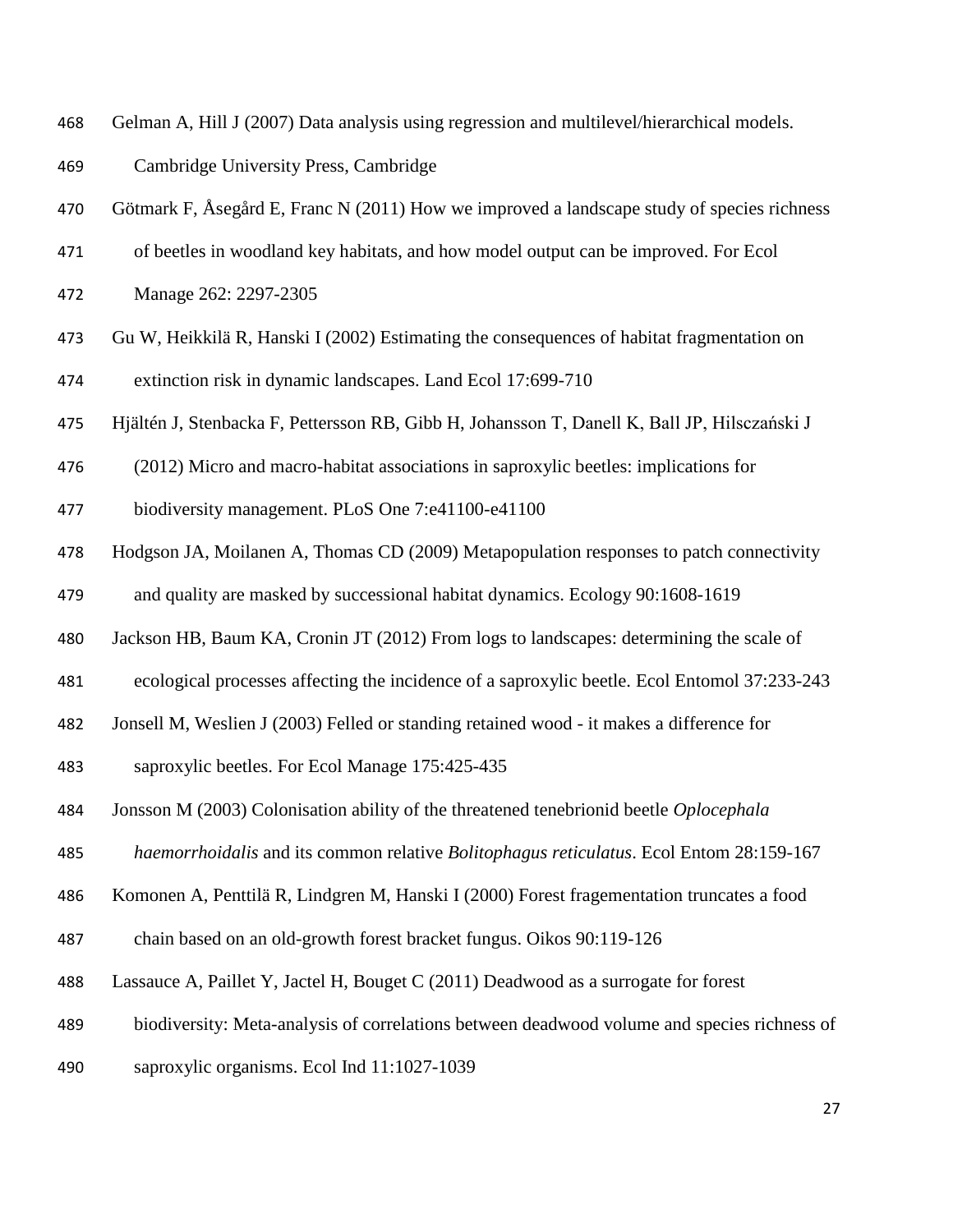- Leibold MA, Holyoak M, Mouquet N, Amaresekare P, Chase JM, Hoopes MF, Holt RD, Shurin
- JB, Law R, Tilman D, Loreau M, Gonzalez A (2004) The metacommunity concept: a
- framework for multi-scale community ecology. Ecology Letters 7:601-613
- <span id="page-28-0"></span>Levin SA (1992) The problem of pattern and scale in ecology. Ecology 73:1943-1967
- Lindhe A, Lindelöw Å, Åsenblad N (2005) Saproxylic beetles in standing dead wood density in
- relation to substrate sun-exposure and diameter. Biodivers Conserv 14:3033-3053
- MacArthur, RH, Wilson, EO (1967) The theory of island biogeography. Princeton University
- Press, Princeton, New Jersey, USA. pp. 203
- McGeoch M, Schroeder M, Ekbom B, Larsson S (2007) Saproxylic beetle diversity in a
- managed boreal forest: importance of stand characteristics and forestry conservation
- measures. Div Distrib 13:418-429
- Müller J, Bütler R (2010) A review of habitat thresholds for dead wood: a baseline for
- management recommendations in European forests. Eur J Forest Res 129:981-992
- Nascimbene J, Thor G, Nimis PL (2013) Effects of forest management on epiphytic lichens in
- temperate deciduous forests of Europe A review. For Ecol Manage 298:27-38
- Nilsson SG, Baranowski R (1997) Habitat predictability and the occurrence of wood beetles in
- old-growth beech forests. Ecography 20:491-498
- Nordén J, Penttilä R, Siiitonen J, Tomppo E, Ovaskainen O (2013) Specialist species of wood-
- inhabiting fungi struggle while generalists thrive in fragmented boreal forests. J Ecol 101:701-
- 712
- Økland B, Bakke A, Hågvar S, Kvamme T (1996) What factors influence the diversity of
- saproxylic beetles? A multiscaled study from a spruce forest in southern Norway. Biodiver
- Conserv 5:75-100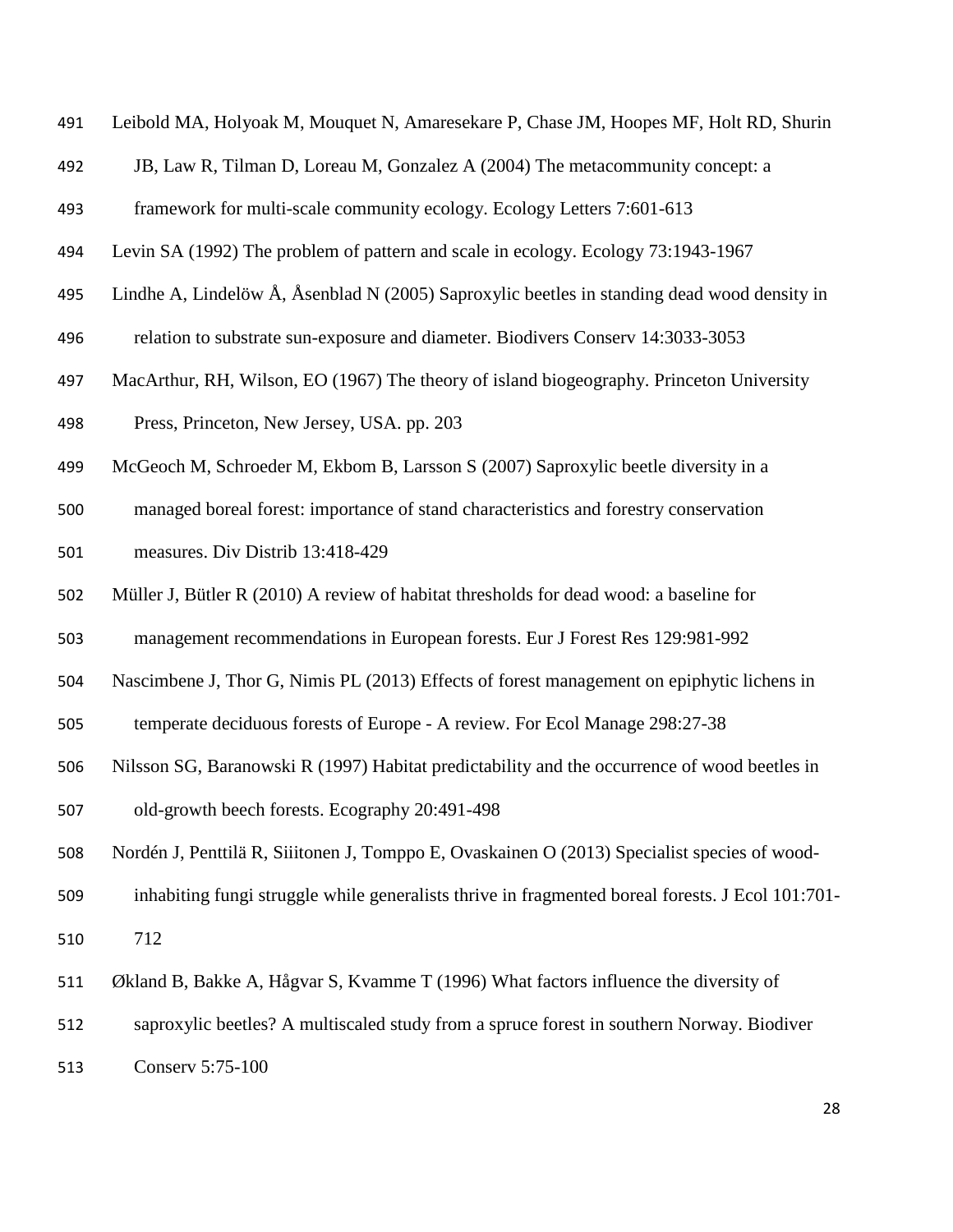| 514 |  |  | Paillet Y, Bergès L, Hjältén J, Ódor P, Avon C, Bernhrdt. Römermann M, Bijlsma R-J, deBruyn |  |
|-----|--|--|---------------------------------------------------------------------------------------------|--|
|-----|--|--|---------------------------------------------------------------------------------------------|--|

- L, Fuhr M, Grandin U, Kanka R, Lundin L, Luque S, Magura T, Matesanz S, Mészáros I,
- Sebastià M-T, Schmidt W, Standvár T, Tóthmérész B, Uotila, A, Valladares F, Vellak K,
- Virtanen R (2010) Biodiversity differences between managed and unmanaged forests: meta-
- analysis of species richness in Europe. Conserv Biol 24:101-112
- Penttilä R, Siitonen J, Kuusinen M (2004) Polypore diversity in managed and old-growth boreal *Picea abies* forests in southern Finland, Biol Conserv 117:271-283
- Plummer M (2003) Jags: A program for analysis of Bayesian graphical models using Gibbs
- sampling. DSC Working Papers. Austrian Association for Statistical Computing, Vienna.
- R Development Core Team (2011) R: A language and environment for statistical computing. R Foundation for Statistical Computing, Vienna. ISBN 3-900051-07-0
- Ranius T (2002) Influence of stand size and quality of tree hollows on saproxylic beetles in
- Sweden. Biol Conserv 103:85-91
- Ranius T, Jansson N (2000) The influence of forest regrowth, original canopy cover and tree size
- on saproxylic beetles associated with old oaks. Biol Conserv 95:85-94
- <span id="page-29-0"></span> Ranius T, Johansson V, Fahrig L (2010) A comparison of patch connectivity measures using data on invertebrates in hollow oaks. Ecography 33:971-978
- Ranius T, Bohman P, Hedgren O, Wikars L-O, Caruso A (2014) Metapopulation dynamics of a
- beetle species confined to burned forest sites in a managed forest region. Ecography 37: 797-
- 804
- Rolstad J, Løken B, Rolstad E (2000) Habitat selection as a hierarchical spatial process: The
- green woodpecker at the northern edge of its distribution range. Oecologia 124: 116-129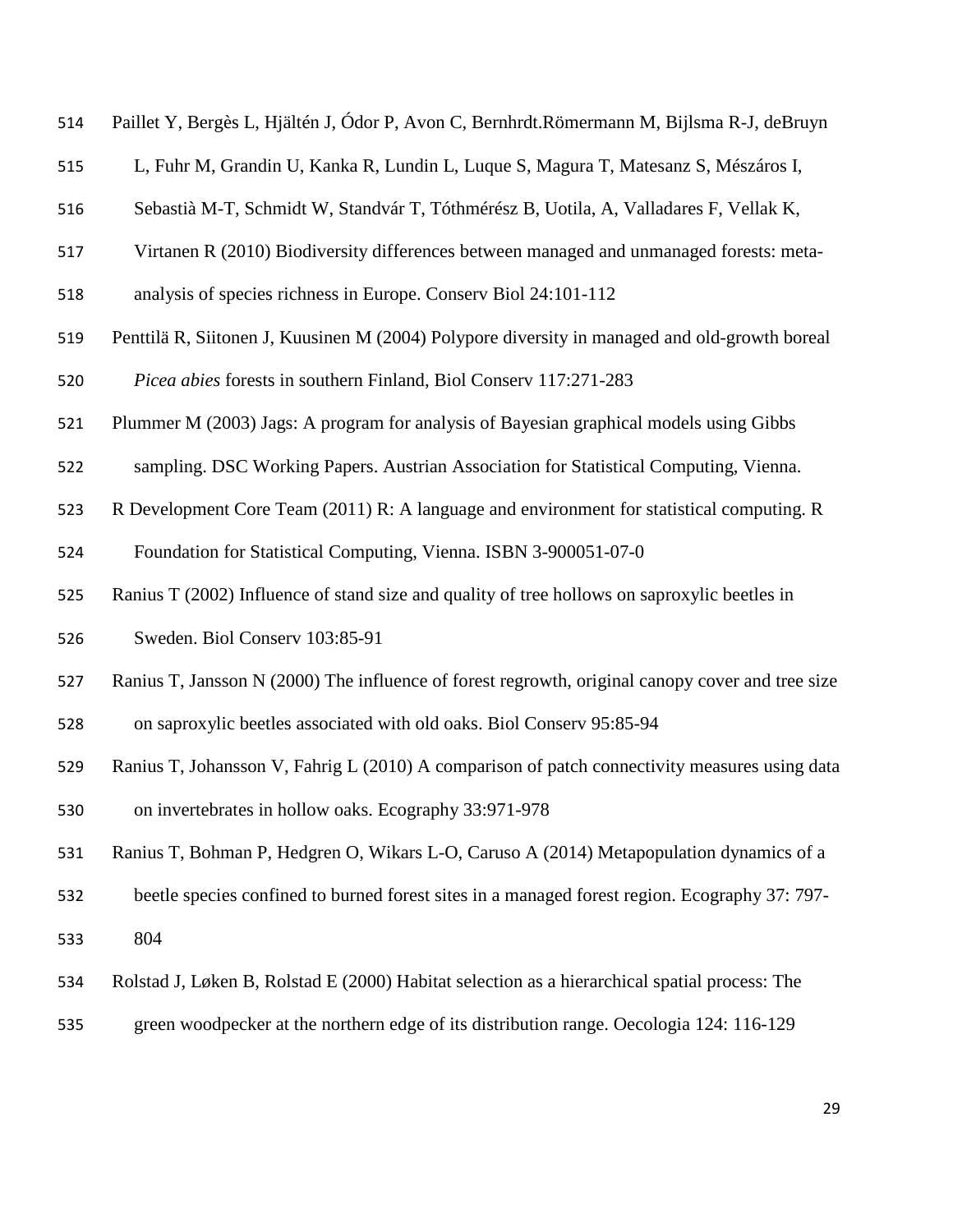- Root, RB (1973) Organization of a plant-arthropod association in simple and diverse habitats: the
- fauna of collards (*Brassica oleracea*). Ecol Monogr 43: 95-124
- Rubene D, Wikars L-O, Ranius T (2014) Importance of high quality early-successional habitats
- in managed forest landscapes to rare beetle species. Biodiv Conserv 23: 449-466
- Saab V (1999) Importance of spatial scale to habitat use by breeding birds in riparian forests: A
- hierarchical analysis. Ecol Appl 9: 135-151
- Sahlin E, Schroeder LM (2010) Importance of habitat patch size for occupancy and density of aspen-associated saproxylic beetles. Biodivers Conserv 19:1325-1339
- Saint-Germain M, Drapeau P, Buddle CM (2007) Host-use patterns of saproxylic phloeophagous
- and xylophagous Coleoptera adults and larvae along the decay gradient in standing dead black
- spruce and aspen. Ecography 30:737-748
- Saunders DA, Hobbs RJ, Margules CR (1991) Biological consequences of ecosystem
- fragmentation a review. Conserv Biol 5:18-32
- Schroeder LM, Ranius T, Ekbom B, Larsson S (2007) Spatial occurrence of a habitat-tracking
- saproylic beetle inhabiting a managed forest landscape. Ecol Appl 17:900-909
- Siitonen J (2001) Forest management, coarse woody debris and saproxylic organisms:
- Fennoscandian boreal forests as an example. Ecol Bull 49:11-41
- <span id="page-30-0"></span>Siitonen J, Saaristo L (2000) Habitat requirements and conservation of *Pytho kolwensis*, a beetle
- species of old-growth boreal forest. Biol Conserv 94:211-220
- Silfverberg H (2004) Enumeratio nova Coleopterorum Fennoscandiae, Daniae et Baltiae.
- Sahlbergia 9:1-111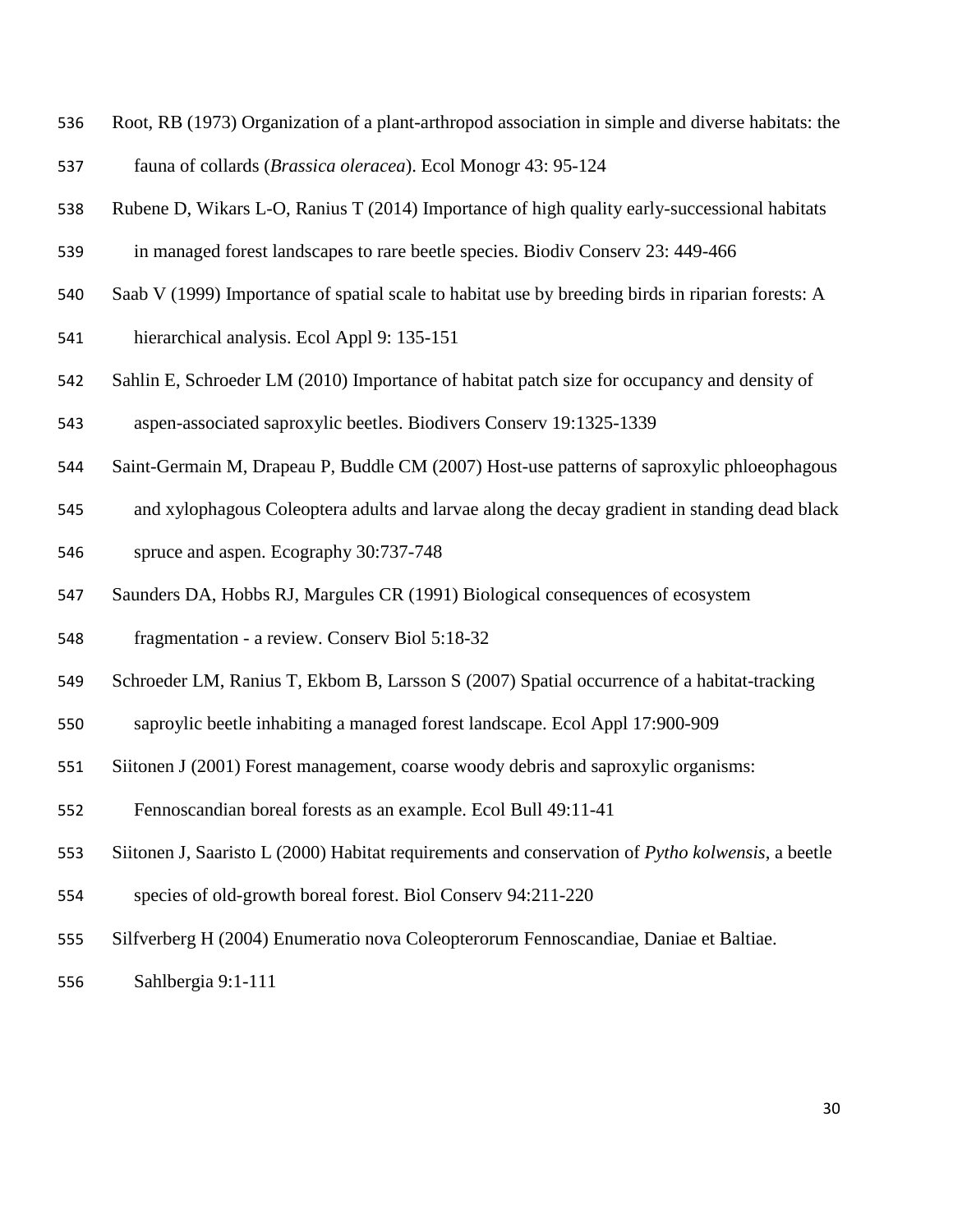| Similä M, Kouki J, Martikainen P, Uotila A (2002) Conservation of beetles in boreal pine<br>557 |  |
|-------------------------------------------------------------------------------------------------|--|
|-------------------------------------------------------------------------------------------------|--|

- forests: the effects of forest age and naturalness on species assemblages. Biol Conserv 106:19-27
- Sjörs H (1999) The background: Geology, climate and zonation. Acta Phytogeographica Suecica 84:5-14
- <span id="page-31-0"></span>Southwood TRE, Henderson PA (2000) Ecological methods. Blackwell Science, Oxford
- Spiegelhalter DJ, Best NJ, Carlin BP, vad der Linde, A (2002) Bayesian measures of model complexity and fit. J R Statist Soc B 64:583-616
- Stenbacka F, Hjältén J, Hilszczański J, Dynesius M (2010) Saproxylic and non-saproxylic beetle
- assemblages in boreal spruce forests of different age and forestry intensity. Ecol Appl 20:2310-2321
- Stokland J, Kauserud H (2004) *Phellinus nigrolimitatus* A wood-decomposing fungus highly
- influenced by forestry. For Ecol Manage 187: 333-343
- Stokland JN, Siitonen J, Jonsson BG (2012) Biodiversity in dead wood. Cambridge University
- Press, Cambridge
- Sverdrup-Thygeson A, Midtgaard F (1998) Fungus-infected trees as islands in boreal forest:
- Spatial distribution of the fungivorous beetle *Bolitophagus reticulatus* (Coleoptera,
- Tenebrionidae). Ecoscience 5:486-493
- Sverdrup-Thygeson A, Gustafsson L, Kouki J (2014) Spatial and temporal scales relevant for
- conservation of dead-wood associated species: Current status and perspectives. Biodiv
- Conserv 23:513-535
- Thomas CD, Thomas JA, Warren MS (1992) Distributions of occupied and vacant butterfly
- habitats in fragmented landscapes. Oecologia 92:563-567